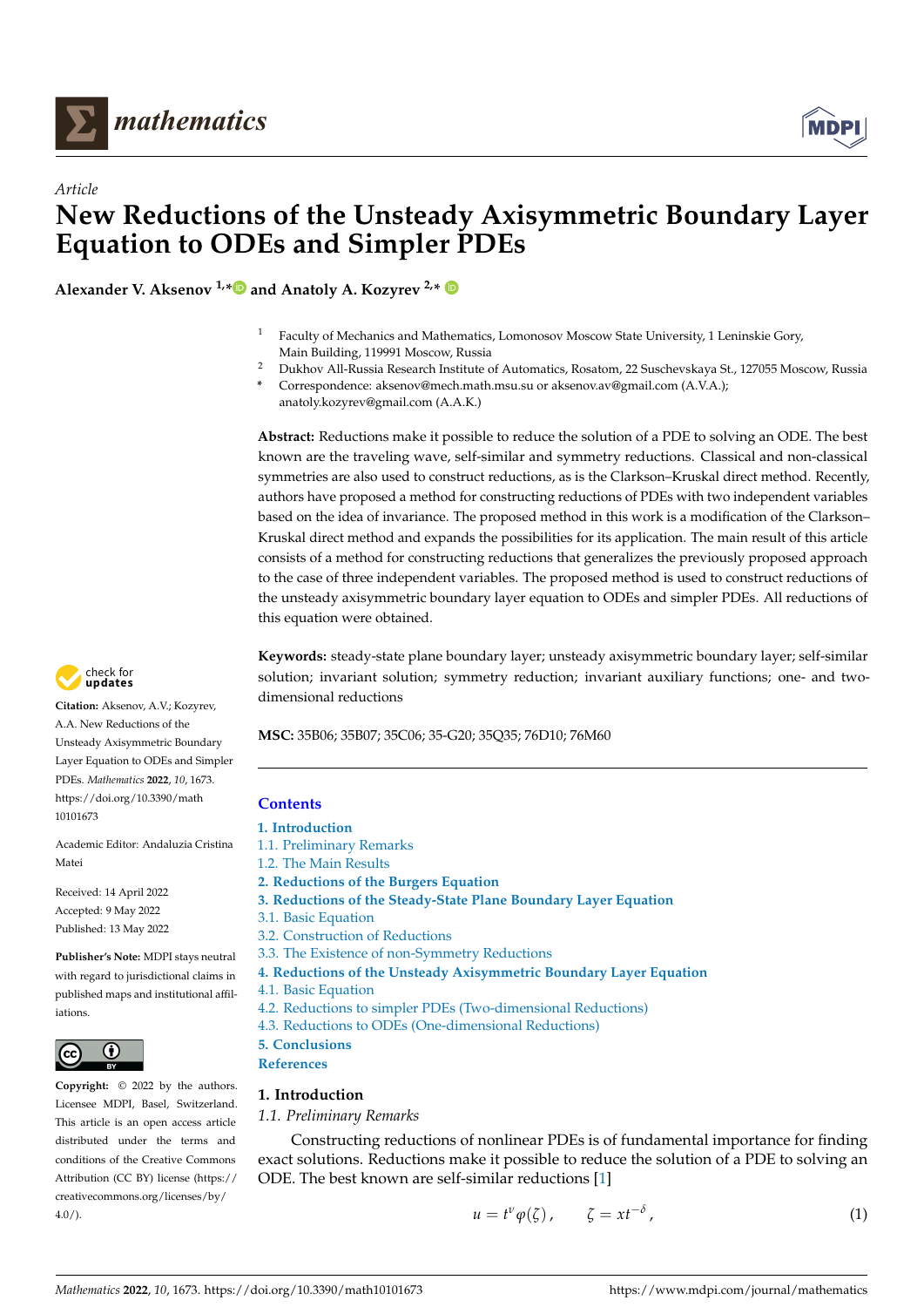where *u* is a dependent variable, *x* and *t* are independent variables, and *v* and  $\delta$  are constants. Self-similar reductions are a special case of symmetry reductions. Symmetry reductions are found by applying group analysis methods [\[2\]](#page-15-3). Traveling wave reductions have the form [\[3\]](#page-15-4)

$$
u = \varphi(\zeta) + V_0(t), \qquad \zeta = x - V(t).
$$

In [\[4\]](#page-15-5), the reductions

<span id="page-1-7"></span>
$$
u = \lambda(t) + \mu(t)\varphi(\zeta), \qquad \zeta = x p(t) + q(t), \qquad (2)
$$

were considered; they generalize the reductions found in [\(1\)](#page-0-2).

A method for finding reductions of PDEs with two independent variables was proposed in [\[5\]](#page-15-6); this is also known as the Clarkson–Kruskal direct method. For the Boussinesq equation

<span id="page-1-2"></span>
$$
u_{tt} + \frac{1}{2}(u^2)_{xx} + u_{xxxx} = 0
$$
 (3)

all reductions of the form

<span id="page-1-5"></span>
$$
u = U(x, t, w(z))
$$
 (4)

were obtained, where  $z = z(x, t)$  and the function  $w(z)$  is a solution of an ODE. It was shown that there are reductions other than those obtained using the Lie group method for finding group-invariant solutions of PDEs.

All reductions of the Burgers equation

<span id="page-1-3"></span>
$$
u_t + u u_x = u_{xx}, \t\t(5)
$$

the Korteweg–de Vries equation

$$
u_t + u u_x = u_{xxx}, \t\t(6)
$$

and the modified Korteweg–de Vries equation

<span id="page-1-4"></span>
$$
u_t + u^2 u_x = u_{xxx} \tag{7}
$$

were found in [\[5\]](#page-15-6). It was shown that reductions of these equations coincide with the symmetry reductions. It was also shown that for Equations  $(3)$  and  $(5)-(7)$  $(5)-(7)$  $(5)-(7)$ , reductions  $(4)$ have the form

<span id="page-1-6"></span>
$$
u = \alpha(x, t) + \beta(x, t)w(z).
$$
 (8)

In the works of [\[6,](#page-15-7)[7\]](#page-16-0), a method for constructing reductions of PDEs with two independent variables was proposed, based on the idea of invariance. In these articles, based on the proposed approach, all reductions of the equation of a steady-state plane boundary layer with a pressure gradient were found.

# <span id="page-1-0"></span>*1.2. The Main Results*

The main results of this article are the following:

- a method of constructing reductions, generalizing the previously proposed approach [\[6,](#page-15-7)[7\]](#page-16-0) to the case of three independent variables;
- the construction of all reductions of the unsteady axisymmetric boundary layer equation.

#### <span id="page-1-1"></span>**2. Reductions of the Burgers Equation**

We demonstrate the effectiveness of the method presented in [\[6](#page-15-7)[,7\]](#page-16-0) by finding the reductions of the Burgers Equation [\(5\)](#page-1-3).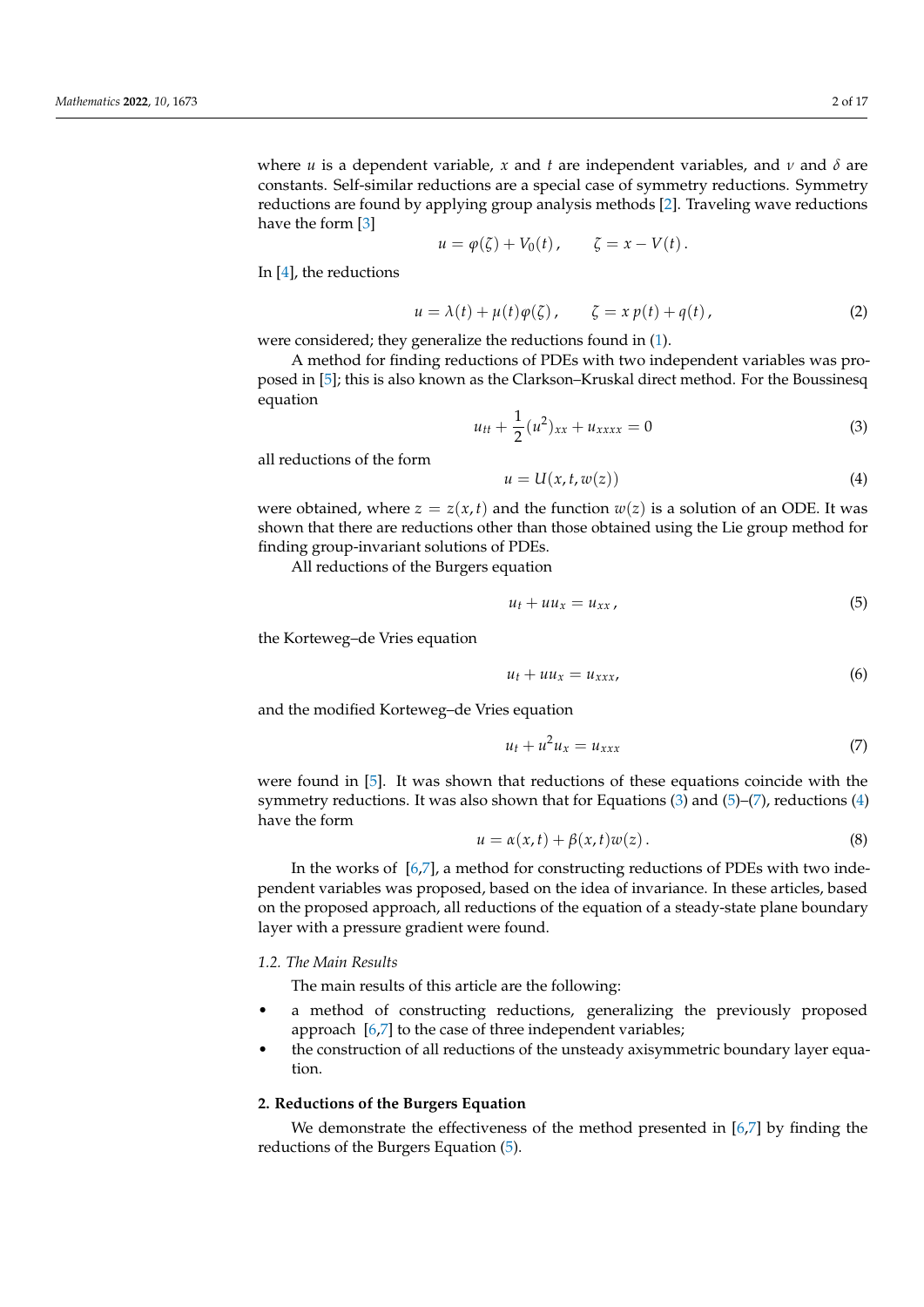Substituting [\(4\)](#page-1-5) into Equation [\(5\)](#page-1-3), we obtain the relation

<span id="page-2-0"></span>
$$
U_w z_x^2 w'' + U_{ww} z_x^2 (w')^2 + (2U_{xw} z_x + U_w z_{xx} - U U_w z_x - U_w z_t) w' + U_{xx} - U U_x - U_t = 0.
$$
 (9)

We divide both sides of Relation [\(9\)](#page-2-0) by the coefficient at the highest derivative by  $U_w z_x^2$  (normalization of the coefficients). The normalized coefficient at the term with  $(w')^2$ has the form

<span id="page-2-1"></span>
$$
\frac{U_{ww}}{U_w} = \Gamma(z, w) \,. \tag{10}
$$

Integrating Relation [\(10\)](#page-2-1), we obtain

$$
U(x, t, w) = \beta(x, t)\Gamma_1(z, w) + \alpha(x, t).
$$

The transformation  $w \to F(z, w)$  maps ODE into ODE. Then, the reductions of the Burgers equation can be sought in the form presented in [\(8\)](#page-1-6).

Substituting [\(8\)](#page-1-6) into Equation [\(5\)](#page-1-3), we obtain the relation

<span id="page-2-2"></span>
$$
\beta z_x^2 w'' - \beta^2 z_x w w' + [\beta z_{xx} + (2\beta_x - \alpha \beta) z_x - \beta z_t] w'+ \beta \beta_x w^2 + (\beta_{xx} - \beta \alpha_x - \alpha \beta_x - \beta_t) w + \alpha_{xx} - \alpha \alpha_x - \alpha_t = 0.
$$
\n(11)

Relation [\(11\)](#page-2-2) is an ODE if the normalized coefficients depend on  $\alpha(x, t)$ ,  $\beta(x, t)$ ,  $z(x, t)$ and their derivatives are functions of *z*. From this condition, we obtain the overdetermined system of equations

<span id="page-2-3"></span>
$$
\frac{\beta}{z_x} = \Gamma_1(z), \qquad \frac{\beta_x}{z_x^2} = \Gamma_2(z),
$$
  
\n
$$
\frac{\beta z_{xx} + (2\beta_x - \alpha \beta)z_x - \beta z_t}{\beta z_x^2} = \Gamma_3(z),
$$
  
\n
$$
\frac{\beta_{xx} - \beta \alpha_x - \alpha \beta_x - \beta_t}{\beta z_x^2} = \Gamma_4(z),
$$
  
\n
$$
\frac{\alpha_{xx} - \alpha \alpha_x - \alpha_t}{\beta z_x^2} = \Gamma_5(z)
$$
\n(12)

for finding the unknown functions  $\alpha(x, t)$ ,  $\beta(x, t)$ ,  $z(x, t)$  and  $\Gamma_1(z)$ , ...,  $\Gamma_5(z)$ .

Let us state the main considerations underlying the method for constructing reductions for PDEs with two independent variables [\[6](#page-15-7)[,7\]](#page-16-0) as applied to the system of Equation [\(12\)](#page-2-3):

- 1. Each equation of the system of Equation [\(12\)](#page-2-3) is equivalent to the condition that the Jacobian of its left-hand side and the function  $z(x, t)$  is equal to zero. As a result, we can derive an overdetermined system of equations for determining the unknown functions  $\alpha(x, t)$ ,  $\beta(x, t)$  and  $z(x, t)$  (A-system). A-system is not presented here because of its cumbersomeness.
- 2. Consider the auxiliary functions  $\mu_1 = \mu_1(x, t)$ ,  $\mu_2 = \mu_2(x, t)$  and  $\mu_3 = \mu_3(x, t)$  defined by the relations

$$
\begin{aligned} \n\mu_1 z_x + z_t &= 0 \,, \\ \n\mu_1 \beta_x + \beta_y + \mu_2 \beta &= 0 \,, \\ \n\mu_1 \alpha_x + \alpha_t + \mu_2 \alpha + \mu_3 &= 0 \,. \n\end{aligned} \tag{13}
$$

Finding the auxiliary functions, we find the reductions. As was noted in [\[5\]](#page-15-6), the following transformations map a reduction of the form found in  $(8)$  into a reduction:

<span id="page-2-5"></span><span id="page-2-4"></span>
$$
z \to F_1(z),
$$
  
\n
$$
\beta \to \frac{\beta}{F_2(z)},
$$
\n(14)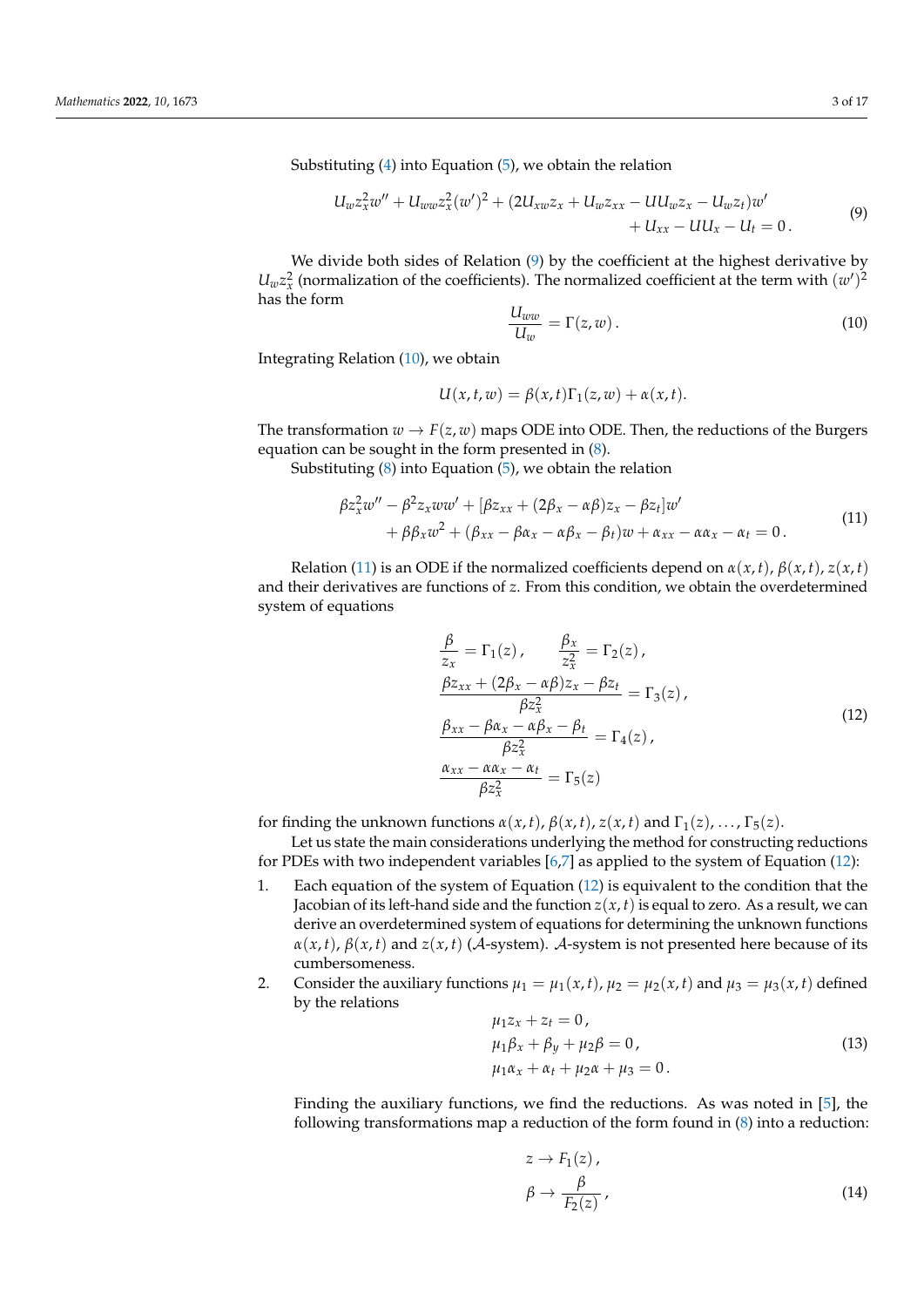$$
\alpha \to \alpha + \frac{\beta}{F_3(z)}\,,
$$

where  $F_1(z)$ ,  $F_2(z)$  and  $F_3(z)$  are arbitrary functions. These transformations are associated with the arbitrariness of  $w(z)$  in finding an ODE. It can be shown that the auxiliary functions  $\mu_1$ ,  $\mu_2$  and  $\mu_3$  are invariant under the transformations in [\(14\)](#page-2-4). It can also be shown that the  $A$ -system admits transformations [\(14\)](#page-2-4).

3. Finding the derivatives  $\alpha_x$ ,  $\beta_x$  and  $z_x$  from the relations in [\(13\)](#page-2-5) and substituting them into the A-system, we obtain the following overdetermined system of equations for determining the auxiliary functions:

<span id="page-3-3"></span>
$$
\begin{aligned}\n\mu_{1x} - \mu_2 &= 0, & \mu_{2x} &= 0, \\
2\mu_1 \mu_{1x} + \mu_{1t} + \mu_3 &= 0, \\
2\mu_3 \mu_{1x} + \mu_{3t} &= 0.\n\end{aligned} \tag{15}
$$

Thus, the A-system is reduced to the simpler system of Equation [\(15\)](#page-3-3). The A-system can be written only in terms of the invariants  $\mu_1$ ,  $\mu_2$  and  $\mu_3$  of transformations [\(14\)](#page-2-4) because it is invariant under these transformations.

4. The overdetermined system of Equation [\(15\)](#page-3-3) is easy to solve. The auxiliary functions  $\mu_1$ ,  $\mu_2$  and  $\mu_3$  are used to construct reductions.

**Remark 1.** *According to the approach described in [\[5\]](#page-15-6), the overdetermined system of Equation* [\(12\)](#page-2-3) *is solved directly. Reductions are found using modulo transformations* [\(14\)](#page-2-4)*.*

#### <span id="page-3-0"></span>**3. Reductions of the Steady-State Plane Boundary Layer Equation**

# <span id="page-3-1"></span>*3.1. Basic Equation*

We also demonstrate the effectiveness of the method for constructing reductions of PDEs with two independent variables based on the idea of invariance by finding the reductions of steady-state plane boundary layer equation [\[6](#page-15-7)[,7\]](#page-16-0).

We consider the equation

<span id="page-3-4"></span>
$$
u_{yyy} - u_y u_{xy} + u_x u_{yy} - P(x) = 0,
$$
\n(16)

which describes the steady motion of a viscous incompressible fluid in a laminar plane boundary layer with a pressure gradient [\[8\]](#page-16-1). Equation [\(16\)](#page-3-4) is written in dimensionless variables. Here, *u* is the stream function,  $P(x) = \frac{\partial p}{\partial x}$  is a given function and *p* is the pressure. Self-similar solutions of Equation [\(16\)](#page-3-4) were discussed in the classical monographs [\[1](#page-15-2)[,8](#page-16-1)[–11\]](#page-16-2). Symmetry reductions of Equation [\(16\)](#page-3-4) can be obtained using the results of [\[2\]](#page-15-3). Reductions of Form [\(2\)](#page-1-7) were found and studied in [\[4\]](#page-15-5). In [\[12\]](#page-16-3), the method of non-classical symmetries [\[13\]](#page-16-4) and its generalization were used to obtain new reductions of Form [\(8\)](#page-1-6) for Equation [\(16\)](#page-3-4). For invariant and noninvariant exact solutions, see also [\[10,](#page-16-5)[11](#page-16-2)[,14](#page-16-6)[–20\]](#page-16-7). An extensive list of exact solutions to the boundary layer equation on a flat plane as well as related hydrodynamic equations can be found in the handbook [\[19\]](#page-16-8).

**Remark 2.** *For some exact solutions and transformations of the unsteady plane boundary layer equations [\[8,](#page-16-1)[11\]](#page-16-2), see [\[2,](#page-15-3)[19,](#page-16-8)[21–](#page-16-9)[28\]](#page-16-10).*

**Remark 3.** *The studies [\[17,](#page-16-11)[18](#page-16-12)[,29–](#page-16-13)[32\]](#page-16-14) present exact solutions and transformations for the steadystate and unsteady equations of non-Newtonian fluids.*

#### <span id="page-3-2"></span>*3.2. Construction of Reductions*

We look for reductions of Equation [\(16\)](#page-3-4) in the form

<span id="page-3-5"></span>
$$
u = U(x, y, w(z)), \tag{17}
$$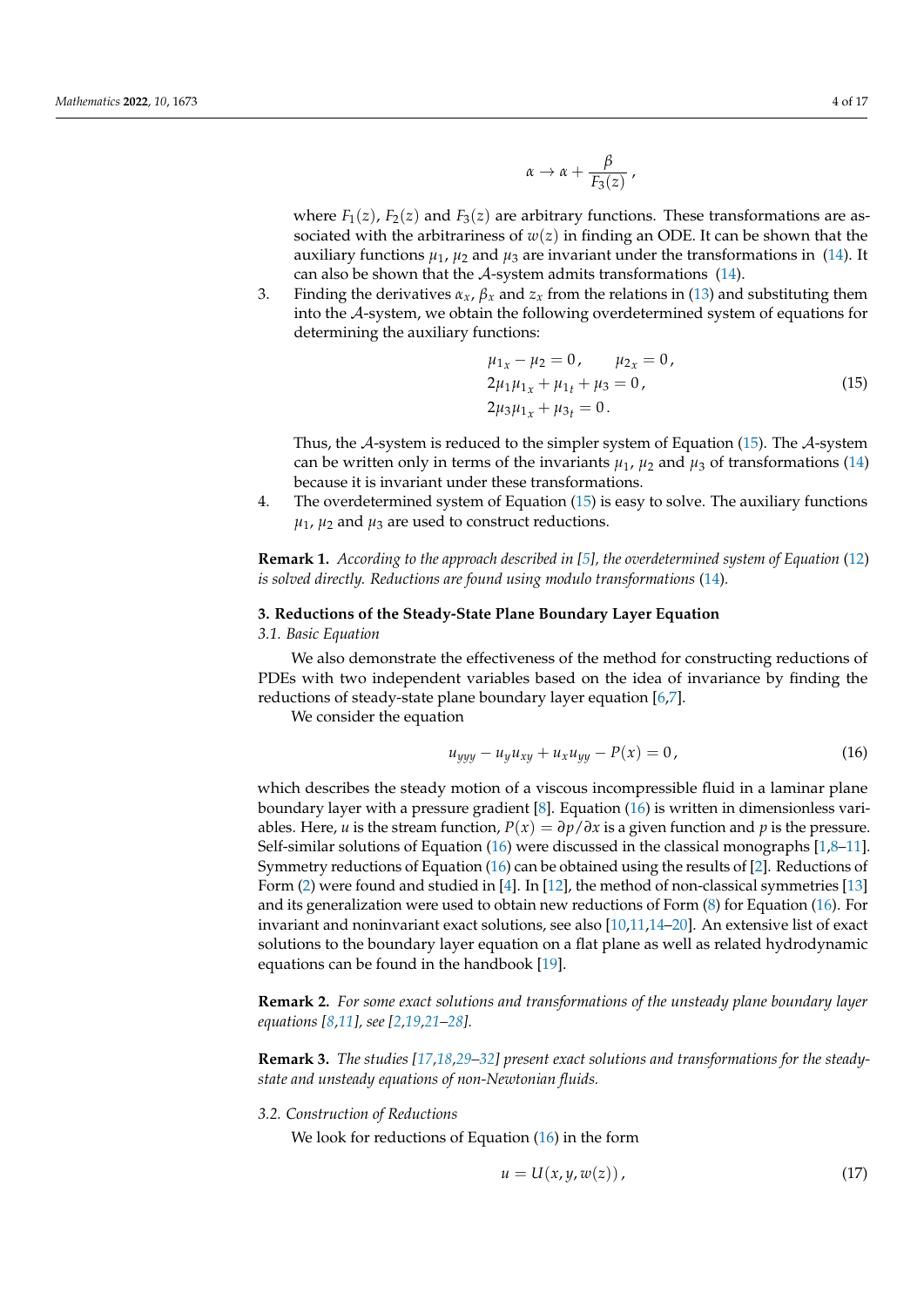where  $z = z(x, y)$  and the function  $w(z)$  is a solution of an ODE. Substituting [\(17\)](#page-3-5) into Equation [\(16\)](#page-3-4), we obtain the relation

$$
U_{w}z_{y}^{3}w''' + 3U_{ww}z_{y}^{3}w'w'' + z_{y}(3U_{yw}z_{y} + U_{x}U_{w}z_{y} - U_{y}U_{w}z_{x} + 3U_{w}z_{yy})w''
$$
  
+ 
$$
U_{ww}z_{y}^{3}(w')^{3} + (3U_{yw}wz_{y}^{2} - U_{w}U_{xw}z_{y}^{2} + U_{w}U_{yw}z_{x}z_{y} + U_{x}U_{ww}z_{y}^{2})
$$

$$
- U_{y}U_{ww}z_{x}z_{y} + U_{w}^{2}z_{x}z_{yy} - U_{w}^{2}z_{y}z_{xy} + 3U_{ww}z_{y}z_{yy})(w')^{2} + (3U_{yy}wz_{y} - U_{w}U_{xy}z_{y} + U_{w}U_{yy}z_{x} - U_{y}U_{xw}z_{y} - U_{y}U_{yw}z_{x} + 2U_{x}U_{yw}z_{y} + U_{x}U_{w}z_{yy}
$$

$$
- U_{y}U_{w}z_{xy} + 3U_{yw}z_{yy} + U_{w}z_{yyy})w' + U_{yyy} - U_{y}U_{xy} + U_{x}U_{yy} - P(x) = 0.
$$

Both sides of Relation [\(18\)](#page-4-0) are divided by the coefficient at the highest derivative by  $U_w z_y^3$ . Consider the normalized coefficient at the term with  $w'w''$ . It has the form

<span id="page-4-1"></span><span id="page-4-0"></span>
$$
\frac{3U_{ww}}{U_w} = \Gamma(z, w). \tag{19}
$$

**Remark 4.** *While deriving Relation* [\(19\)](#page-4-1)*, we assumed that*  $z_y \neq 0$ *. The case*  $z_y = 0$  *corresponds to a degenerate reduction. It is of no interest, and its detailed consideration is omitted.*

The transformation  $w \to F(z, w)$  maps ODE into ODE. Then, the reductions of Equation [\(16\)](#page-3-4) can be sought in the form

<span id="page-4-3"></span><span id="page-4-2"></span>
$$
u = \alpha(x, y) + \beta(x, y)w(z), \qquad (20)
$$

where  $z = z(x, y)$ . Substituting [\(20\)](#page-4-2) into Equation [\(16\)](#page-3-4), we obtain the relation

$$
\beta z_y^3 w''' + \beta z_y (\beta_x z_y - \beta_y z_x) w w'' + z_y (3\beta z_{yy} + 3\beta_y z_y + \alpha_x \beta z_y - \alpha_y \beta z_x) w'' \n+ \beta (\beta z_x z_{yy} - \beta z_y z_{xy} + \beta_y z_x z_y - z_y^2 \beta_x) (w')^2 \n+ (\beta_x \beta z_{yy} + \beta z_x \beta_{yy} - \beta_y^2 z_x + \beta_y \beta_x z_y - \beta_y \beta z_{xy} - \beta z_y \beta_{xy}) w w' \n+ (\beta z_{yyy} - \alpha_y \beta_x z_y - \alpha_y \beta_y z_x - \alpha_y \beta z_{xy} - \beta z_y \alpha_{xy} + 2\alpha_x \beta_y z_y \n+ \alpha_x \beta z_{yy} + \beta z_x \alpha_{yy} + 3\beta_y z_{yy} + 3\beta_{yy} z_y) w' \n+ (\beta_x \beta_{yy} - \beta_y \beta_{xy}) w^2 + (\beta_{yyy} + \alpha_x \beta_{yy} - \beta_y \alpha_{xy} - \alpha_y \beta_{xy} + \beta_x \alpha_{yy}) w \n+ \alpha_{yyy} - \alpha_y \alpha_{xy} + \alpha_x \alpha_{yy} - P(x) = 0.
$$

Relation [\(21\)](#page-4-3) is an ODE if the normalized coefficients depend on  $\alpha(x, y)$ ,  $\beta(x, y)$  and  $z(x, y)$  and their derivatives are functions of *z*. From this condition, we obtain the overdetermined system of equations

<span id="page-4-4"></span>
$$
\frac{\beta_x z_y - \beta_y z_x}{z_y^2} = \Gamma_1(z),
$$
\n
$$
\frac{3\beta z_{yy} + 3\beta_y z_y + \alpha_x \beta z_y - \alpha_y \beta z_x}{\beta z_y^2} = \Gamma_2(z),
$$
\n
$$
\frac{\beta(\beta z_x z_{yy} - \beta z_y z_{xy} + \beta_y z_x z_y - z_y^2 \beta_x)}{\beta z_y^3} = \Gamma_3(z),
$$
\n
$$
\frac{\beta_x \beta z_{yy} + \beta z_x \beta_{yy} - \beta_y^2 z_x + \beta_y \beta_x z_y - \beta_y \beta z_{xy} - \beta z_y \beta_{xy}}{\beta z_y^3} = \Gamma_4(z),
$$
\n
$$
\frac{\beta z_{yyy} - \alpha_y \beta_x z_y - \alpha_y \beta_y z_x - \alpha_y \beta z_{xy} - \beta z_y \alpha_{xy}}{\beta z_y^3} = \Gamma_5(z),
$$
\n(22)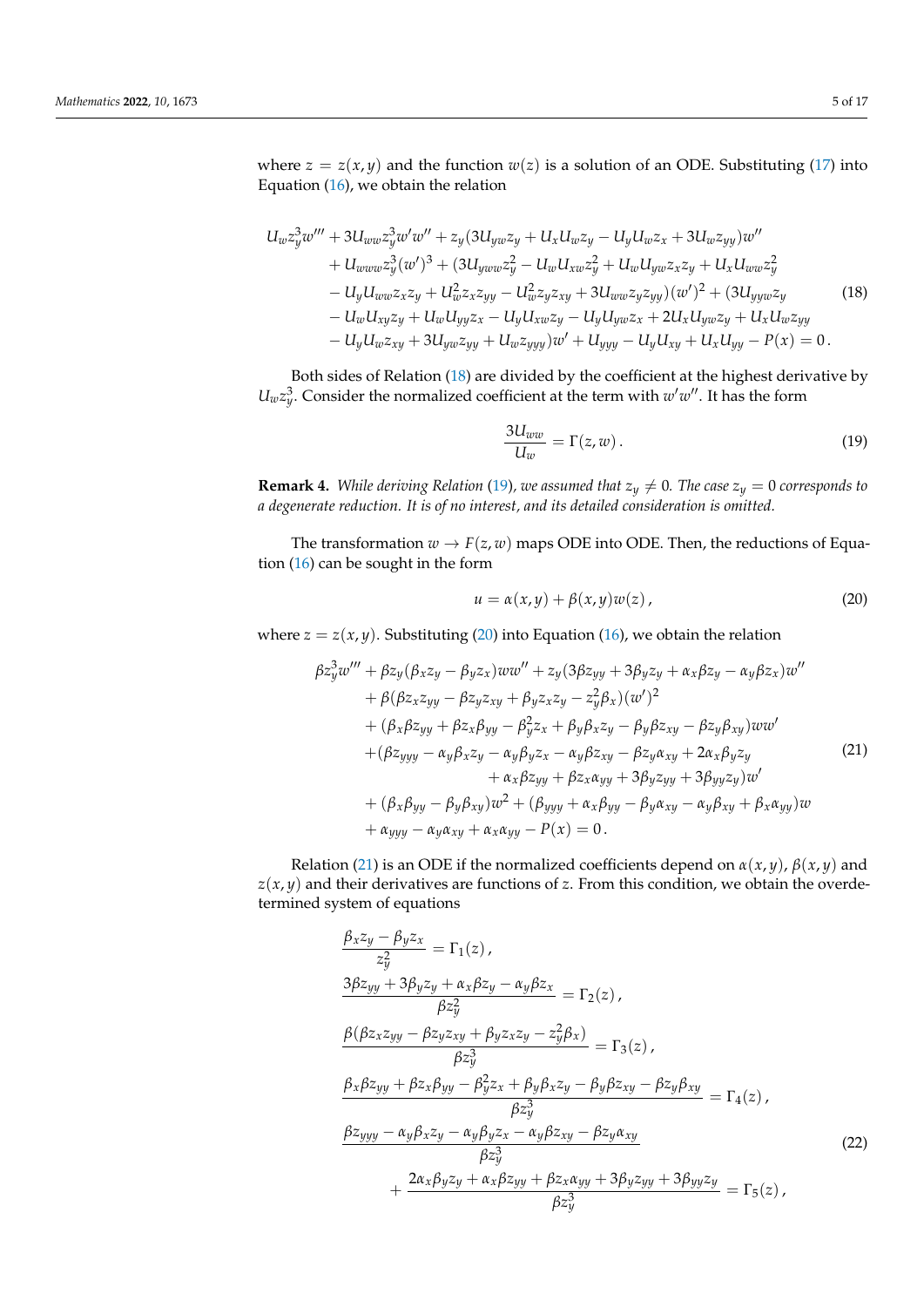$$
\frac{\beta_x \beta_{yy} - \beta_y \beta_{xy}}{\beta z_y^3} = \Gamma_6(z),
$$
  

$$
\frac{\beta_{yyy} + \alpha_x \beta_{yy} - \beta_y \alpha_{xy} - \alpha_y \beta_{xy} + \beta_x \alpha_{yy}}{\beta z_y^3} = \Gamma_7(z),
$$
  

$$
\frac{\alpha_{yyy} - \alpha_y \alpha_{xy} + \alpha_x \alpha_{yy} - P(x)}{\beta z_y^3} = \Gamma_8(z).
$$

Each of the equations in Equation [\(22\)](#page-4-4) is equivalent to the condition that the Jacobian of its left-hand side and  $z(x, y)$  is equal to zero. As a result, we can derive an A-system for determining the unknown functions  $\alpha(x, y)$ ,  $\beta(x, y)$  and  $z(x, y)$  (the system is not presented because of its cumbersomeness).

Consider the auxiliary functions  $\mu_1 = \mu_1(x, y)$ ,  $\mu_2 = \mu_2(x, y)$  and  $\mu_3 = \mu_3(x, y)$ defined by the relations

<span id="page-5-1"></span>
$$
z_x + \mu_1(x, y)z_y = 0,\n\beta_x + \mu_1(x, y)\beta_y + \mu_2(x, y)\beta = 0,\n\alpha_x + \mu_1(x, y)\alpha_y + \mu_2(x, y)\alpha + \mu_3(x, y) = 0.
$$
\n(23)

Finding the partial derivatives  $\alpha_x$ ,  $\beta_x$  and  $z_x$  from [\(23\)](#page-5-1) and substituting them into the A-system, we obtain the following overdetermined system of equations for finding the auxiliary functions:

<span id="page-5-2"></span>
$$
\mu_{1y}\mu_{2} - \mu_{1xy} - \mu_{1y}^{2} - \mu_{1}\mu_{1yy} = 0,
$$
\n
$$
\mu_{2}^{2} - \mu_{2x} - \mu_{2}\mu_{1y} - \mu_{1}\mu_{2y} = 0,
$$
\n
$$
\mu_{2}\mu_{3} - 3\mu_{1yy} - 3\mu_{2y} - \mu_{3x} - \mu_{1}\mu_{3y} - \mu_{1y}\mu_{3} = 0,
$$
\n
$$
\mu_{2y}(2\mu_{1y} - \mu_{2}) = 0,
$$
\n
$$
\mu_{2}\mu_{2yy} - \mu_{2y}^{2} = 0,
$$
\n
$$
4\mu_{1yyy} + 6\mu_{2yy} + \mu_{2}\mu_{3y} - 2\mu_{2y}\mu_{3} + 2\mu_{1y}\mu_{3y} = 0,
$$
\n
$$
\mu_{2yyy} + 2\mu_{2y}\mu_{3y} - \mu_{2yy}\mu_{3} - \mu_{2}\mu_{3yy} = 0,
$$
\n
$$
\mu_{3yyy} + \mu_{3y}^{2} - \mu_{3}\mu_{3yy} + 3P(x)\mu_{1y} + P(x)\mu_{2} + P'(x) = 0.
$$
\n(24)

The first seven equations of the overdetermined system of Equation [\(24\)](#page-5-2) are easy to solve in explicit form. To solve them, it is enough to consider three cases: (1)  $\mu_{2y} = 0$ ,  $\mu_2 = \mu_2(x) \neq 0$ ; (2)  $\mu_2 = 0$ ; (3)  $2\mu_{1y} - \mu_2 = 0$ . The solution of the system of Equation [\(24\)](#page-5-2) for functions  $\mu_1$ ,  $\mu_2$  and  $\mu_3$  is not presented. The system of Equation [\(24\)](#page-5-2) has a solution only for the following functions  $P(x)$ :

<span id="page-5-3"></span>
$$
P(x) = \lambda (x + \tau)^{\nu}, \quad \lambda \neq 0, \quad \nu \neq 0,
$$
  
\n
$$
P(x) = \sigma e^{\gamma x}, \quad \sigma \neq 0, \quad \gamma \neq 0,
$$
  
\n
$$
P(x) = \sigma_0,
$$
  
\n
$$
P(x) = \lambda_1 (x + \tau_1)^{-5/3} + \lambda_2 (x + \tau_1)^{-1/3}.
$$
\n(25)

<span id="page-5-0"></span>Here,  $λ$ ,  $τ$ ,  $ν$ ,  $σ$ ,  $γ$ ,  $σ_0$ ,  $λ_1$ ,  $λ_2$ ,  $τ_1$  and  $τ_2$  are arbitrary constants.

# *3.3. The Existence of Non-Symmetry Reductions*

Let us find the symmetries of Equation [\(16\)](#page-3-4). A symmetry operator is sought in the form [\[2\]](#page-15-3)

$$
X = \xi^1(x, y, u) \frac{\partial}{\partial x} + \xi^2(x, y, u) \frac{\partial}{\partial y} + \eta(x, y, u) \frac{\partial}{\partial u}.
$$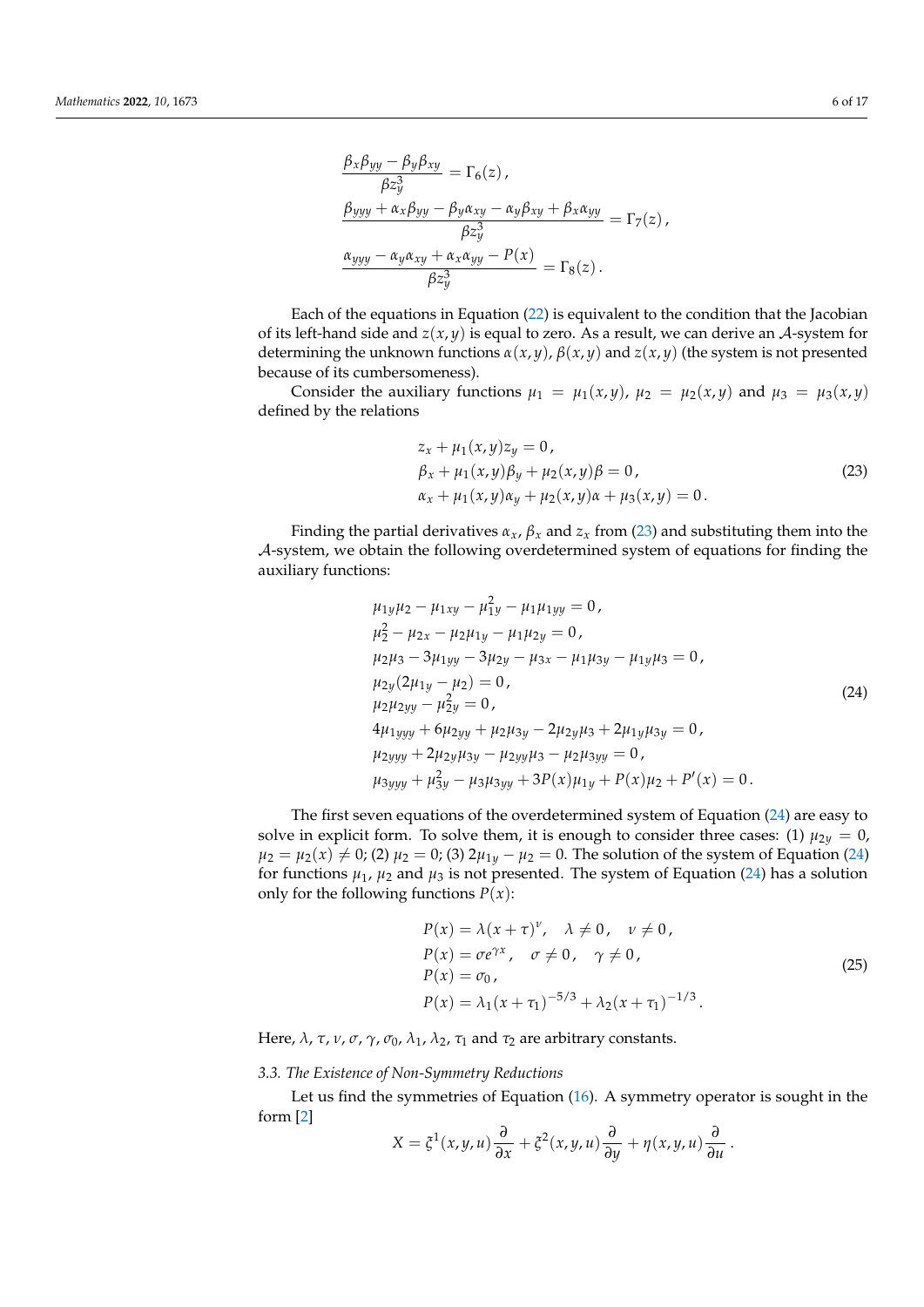The system of equations for determining the components of the symmetry operator is given by

$$
\xi_y^1 = 0,
$$
  $\xi_u^1 = 0,$   $\xi_u^2 = 0,$   $\xi_{xy}^2 = 0,$   
\n $\eta_x = 0,$   $\eta_y = 0,$   $\xi_x^1 - \xi_y^2 - \eta_u = 0,$   
\n $\xi^1 P'(x) + (3\xi_y^2 - \eta_u)P(x) = 0.$ 

The symmetries of Equation [\(16\)](#page-3-4) depend on the form of the specified function  $P(x)$ . Let us present the result of the group classification:

1. for an arbitrary function  $P(x)$ , the basis of symmetry operators is given by

$$
X_1 = b(x) \frac{\partial}{\partial y}, \qquad X_2 = \frac{\partial}{\partial u},
$$

where  $b(x)$  is an arbitrary function;

2. for  $P(x) = \lambda(x + \tau)^{\nu}$ , where  $\lambda \neq 0$  and  $\nu \neq 0$ , the basis of symmetry operators is given by

$$
X_1
$$
,  $X_2$ ,  $Y_1 = 4(x + \tau) \frac{\partial}{\partial x} + (1 - v)y \frac{\partial}{\partial y} + (v + 3)u \frac{\partial}{\partial u}$ ;

3. for  $P(x) = \sigma e^{\gamma x}$ , where  $\sigma \neq 0$  and  $\gamma \neq 0$ , the basis of symmetry operators is given by

$$
X_1
$$
,  $X_2$ ,  $Y_2 = 4\frac{\partial}{\partial x} - \gamma y \frac{\partial}{\partial y} + \gamma u \frac{\partial}{\partial u}$ ;

4. for  $P(x) = \sigma_0$ , where  $\sigma_0 \neq 0$ , the basis of symmetry operators is given by

$$
X_1
$$
,  $X_2$ ,  $Z_1 = \frac{\partial}{\partial x}$ ,  $Z_2 = 4x \frac{\partial}{\partial x} + y \frac{\partial}{\partial y} + 3u \frac{\partial}{\partial u}$ ;

5. for  $P(x) = 0$ , the basis of symmetry operators is given by

$$
X_1
$$
,  $X_2$ ,  $Z_1$ ,  $Z_3 = x \frac{\partial}{\partial x} + y \frac{\partial}{\partial y}$ ,  $Z_4 = x \frac{\partial}{\partial x} + u \frac{\partial}{\partial u}$ .

**Remark 5.** *The results of the group classification of Equation* [\(16\)](#page-3-4) *correspond to those of the system of equations describing a laminar steady-state plane boundary layer with a pressure gradient [\[2\]](#page-15-3)*.

From the group classification, it follows that the last of the types of the function  $P(x)$ presented in Formula [\(25\)](#page-5-3) leads to reductions other than those obtained using symmetries.

In conclusion, we note that the proposed method for finding reductions associated with the construction of a A-system and the introduction of invariant auxiliary functions is general and applicable to PDEs with two independent variables. The proposed method is a modification of the Clarkson–Kruskal direct method and expands the possibilities for its application.

# <span id="page-6-0"></span>**4. Reductions of the Unsteady Axisymmetric Boundary Layer Equation**

## <span id="page-6-1"></span>*4.1. Basic Equation*

Let us consider an equation describing the unsteady flow of a viscous incompressible fluid in a laminar boundary layer on the surface of an axisymmetric body of rotation [\[8](#page-16-1)[,10\]](#page-16-5)

<span id="page-6-2"></span>
$$
u_{yt} - u_{yyy} + u_y u_{xy} - \left(u_x + \frac{r'_0(x)}{r_0(x)}u\right)u_{yy} - f(x,t) = 0.
$$
 (26)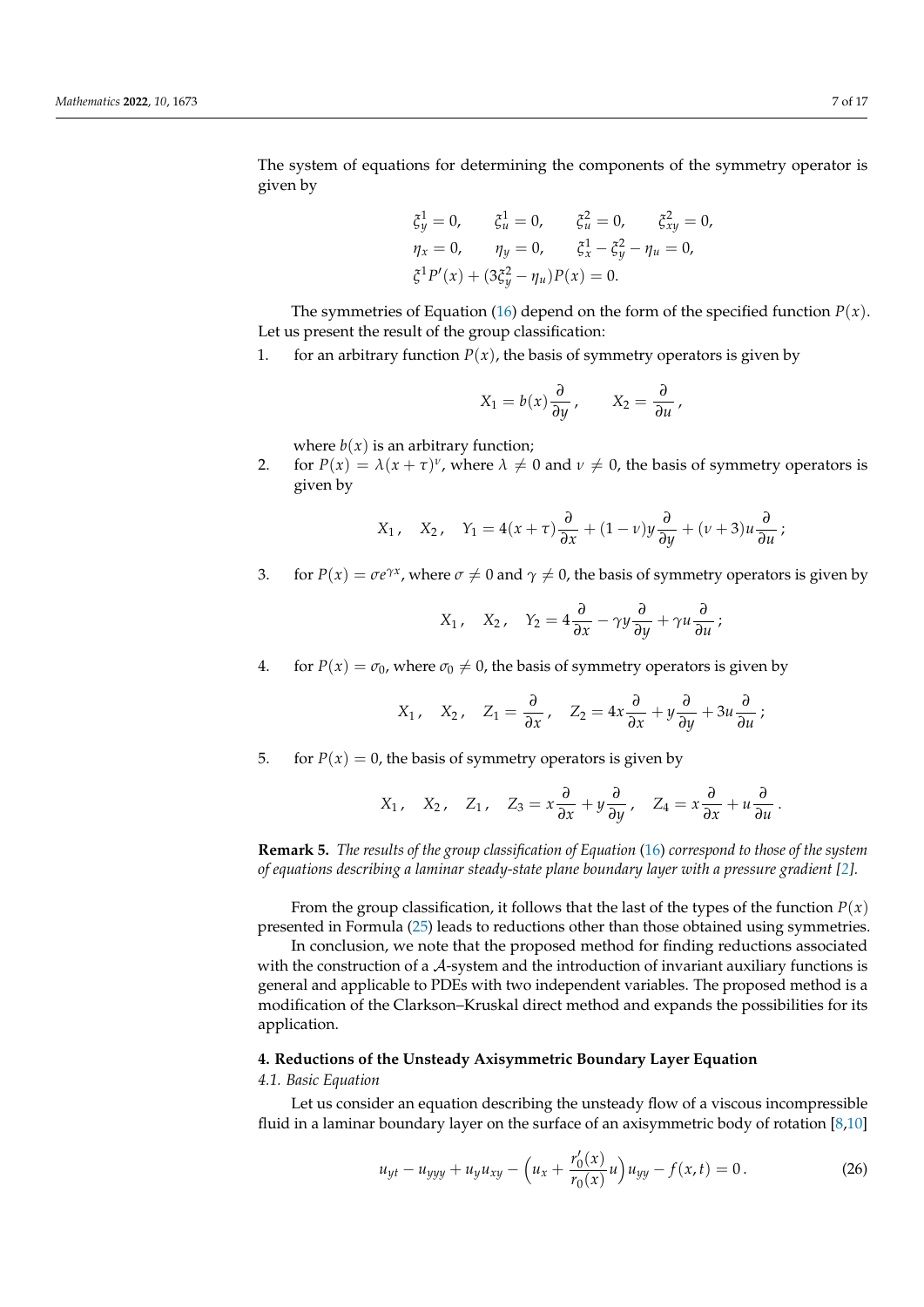Equation [\(26\)](#page-6-2) is written in dimensionless variables. Here  $u(x, y, t)$  is a stream function and a given function  $f(x,t) = -\partial p/\partial x$  is a pressure gradient. Function  $r_0(x)$  describes the shape of the streamlined body. For the simplicity of further calculations, it is convenient to use Stepanov–Mangler variables [\[8](#page-16-1)[,10](#page-16-5)[,11\]](#page-16-2) by using the following formulas:

<span id="page-7-1"></span>
$$
\bar{x} = \int_{0}^{x} r_0^2(\tau) d\tau, \qquad \bar{y} = r_0(x) y, \qquad \bar{u} = r_0(x) u.
$$
 (27)

This reversible transformation of variables maps the equation of a steady-state axisymmetric boundary layer into the equation of a steady-state plane boundary layer [\[8,](#page-16-1)[10,](#page-16-5)[11\]](#page-16-2).

Applying the transformation of the variables in [\(27\)](#page-7-1) to Equation [\(26\)](#page-6-2), we obtain

$$
\frac{1}{r_0^2(x)}u_{\bar{y}t} - u_{\bar{y}\bar{y}\bar{y}} + u_{\bar{y}}u_{\bar{x}\bar{y}} - u_{\bar{x}}u_{\bar{y}\bar{y}} - \frac{f(x,t)}{r_0^2(x)} = 0.
$$

Expressing  $x$  by  $\bar{x}$  and omitting the bars, we have

<span id="page-7-2"></span>
$$
r(x)u_{yt} - u_{yyy} + u_y u_{xy} - u_x u_{yy} - F(x,t) = 0,
$$
\n(28)

where  $r(\bar{x}) = 1/r_o^2(x(\bar{x}))$ ,  $F(\bar{x}, t) = f(x(\bar{x}), t)/r_o^2(x(\bar{x}))$ . We consider Equation [\(28\)](#page-7-2) as the basic one. In the following, all two-dimensional and one-dimensional reductions of this equation are found.

**Remark 6.** *Some exact solutions to unsteady axisymmetric boundary layer equations are found in [\[24](#page-16-15)[,33](#page-16-16)[,34\]](#page-16-17).*

**Remark 7.** *Some exact solutions of axisymmetric boundary layer equations for non-Newtonian fluids are found in [\[24\]](#page-16-15).*

# <span id="page-7-0"></span>*4.2. Reductions to Simpler PDEs (Two-Dimensional Reductions)*

Let us find all two-dimensional reductions of Equation [\(28\)](#page-7-2), i.e., reductions to a PDE with two independent variables. We are looking for two-dimensional reductions in the following form:

<span id="page-7-3"></span>
$$
u = U(x, y, t, w(s(x, y, t), q(x, y, t))).
$$
\n(29)

Substituting Expression [\(29\)](#page-7-3) into Equation [\(28\)](#page-7-2), we have

<span id="page-7-4"></span>
$$
-U_w s_y^3 w_{sss} - U_w q_y^3 w_{qqq} - 3U_{ww} s_y^3 w_s w_{ss} - 3U_{ww} q_y^3 w_q w_{qq} + \cdots = 0.
$$
 (30)

Here, for simplicity, only four terms are written out.

Next, we divide both parts of Equation [\(30\)](#page-7-4) by a coefficient with a derivative of *wsss*, i.e., by −*Uws* 3 *y* (the procedure for normalizing coefficients).

The condition that the resulting equation is a PDE for the function  $w(s, q)$  is the dependence of each of the normalized coefficients for derivatives of the function  $w(s,q)$ only on the variables *s*, *q* and *w*. Consider the normalized coefficient for the term *wswss*. This term has the following form:

<span id="page-7-5"></span>
$$
\frac{3U_{ww}}{U_w} = \Gamma(s, q, w) \,. \tag{31}
$$

Integrating [\(31\)](#page-7-5) twice by *w* gives the following:

$$
U(x,y,w) = \beta(x,y,t)\tilde{\Gamma}(s,q,w) + \alpha(x,y,t).
$$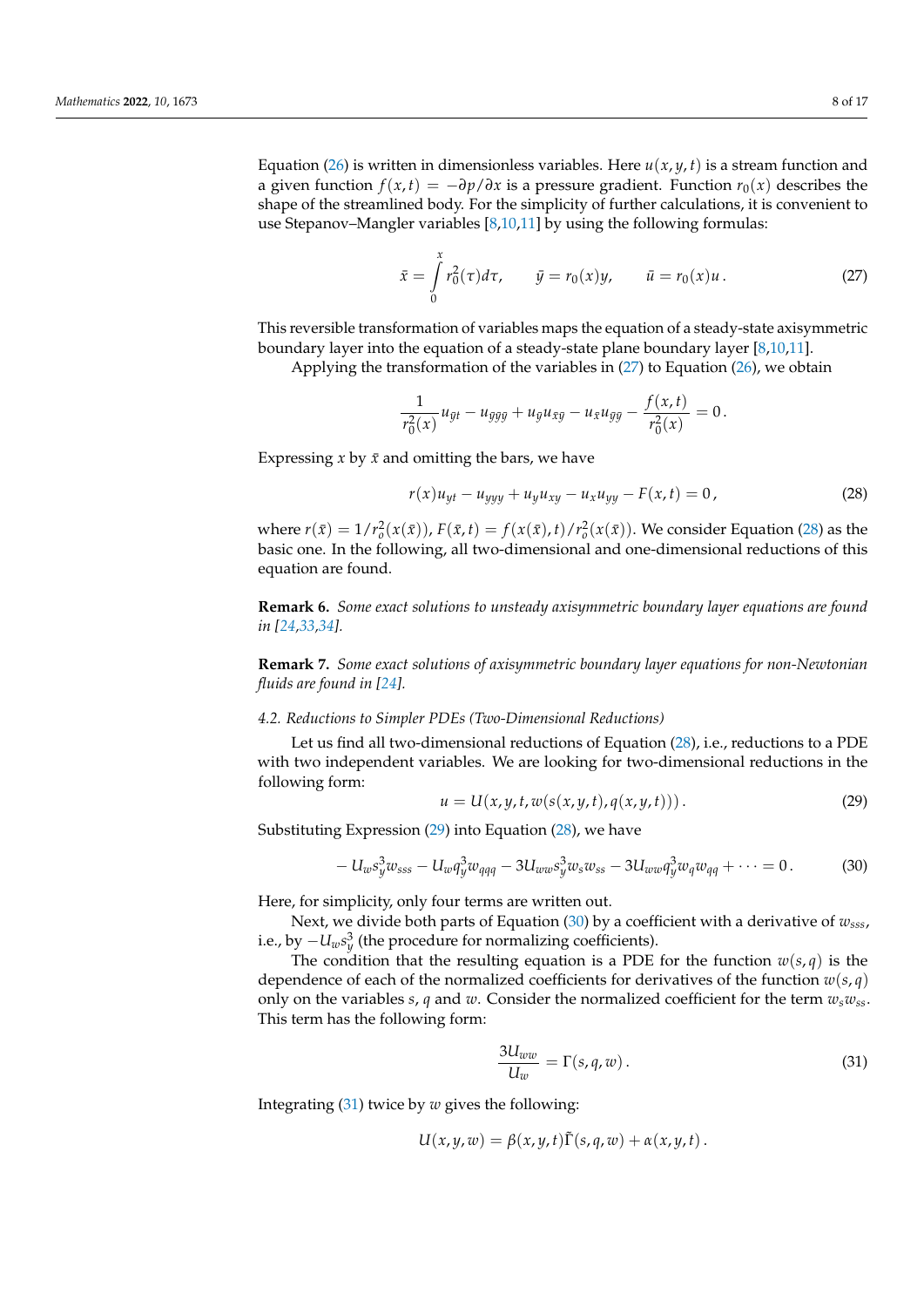Since an arbitrary function of the variables *s*, *q* and *w* can be taken as a function of  $w(s,q)$ , then two-dimensional reductions of Equation [\(28\)](#page-7-2) can be searched in the form of a linear function of  $w(s, q)$ , so we have

<span id="page-8-0"></span>
$$
u = \beta(x, y, t)w(s, q) + \alpha(x, y, t).
$$
 (32)

**Remark 8.** *When deriving Expression* [\(31\)](#page-7-5), *it was assumed that*  $s_y \neq 0$ . If  $s_y = 0$ , then with  $q_y \neq 0$  *from Expression* [\(30\)](#page-7-4)*, similarly, we obtain Form* [\(32\)](#page-8-0). *Case*  $s_y^2 + q_y^2 = 0$  *corresponds to degenerate reduction that does not contain partial derivatives of the third and second orders. This case is not of particular interest, and its detailed consideration is not given here.*

Let us show that one of the independent variables of the function  $w(s, q)$  can, without loss of generality, be used independently of the variable *y*. Indeed, considering in Ratio [\(30\)](#page-7-4) the normalized coefficient for the partial derivative  $w_{qqq}$ , we obtain  $q_y/s_y = G(s,q)$ . We can present the function  $G(s,q)$  as  $G(s,q) = -\Gamma_s(s,q)/\Gamma_q(s,q)$ . From which it follows that

<span id="page-8-1"></span>
$$
\Gamma_s s_y + \Gamma_q q_y = 0. \tag{33}
$$

From Expression [\(33\)](#page-8-1), it follows that  $\Gamma(s,q) = h(x,t)$ . Let us take, instead of the independent variable *s*, a new independent variable  $\bar{s} = \Gamma(s,q)$ , i.e., let us move on to the new independent variables  $\bar{s}$ , *q*. Then, in Expression [\(32\)](#page-8-0), we assume  $s = s(x, t)$ .

Let us now show that it is possible, without loss of generality, to state  $\beta = \beta(x, t)$ . Substituting Expression [\(32\)](#page-8-0) into Equation [\(28\)](#page-7-2), we have

$$
-\beta q_y^3 w_{qqq} + \beta^2 s_x q_y^2 (w_q w_{sq} - w_s w_{qq}) + \beta \beta_y s_x q_y w w_{sq} + \cdots = 0.
$$

Here, for simplicity of recording, only three terms are written out. Considering the ratio of coefficients for derivatives of the function *w* in the third and second terms, we obtain  $\beta_y/\beta = q_y \Gamma(s,q)$ . Whence it follows that  $\ln \beta = \tilde{\Gamma}(s,q) + g(x,t)$ . Since the function  $\beta(x,y,t)$ is defined up to an arbitrary multiplier depending on the variables *s* and *q*, then we can state  $\beta = \beta(x, t)$ .

Thus, we have the result that two-dimensional reductions of Equation [\(28\)](#page-7-2) can be searched in the following form:

<span id="page-8-3"></span><span id="page-8-2"></span>
$$
u = \beta(x, t)w(s(x, t), q(x, y, t)) + \alpha(x, y, t).
$$
\n(34)

Substituting Expression  $(34)$  into Equation  $(28)$ , we have

$$
-\beta q_y^3 w_{qqq} + \beta^2 s_x q_y^2 (w_q w_{sq} - w_s w_{qq}) - \beta \beta_x q_y^2 w w_{qq} + \beta q_y [\alpha_y s_x + r(x) s_t] w_{sq}
$$
  
\n
$$
- \beta q_y [3q_{yy} - \alpha_y q_x + \alpha_x q_y - r(x) q_t] w_{qq} - \beta^2 s_x q_{yy} w_s w_q
$$
  
\n
$$
+ \beta (\beta q_y q_{xy} - \beta q_x q_{yy} + \beta_x q_y^2) w_q^2 - \beta \beta_x q_{yy} w w_q - \beta \alpha_{yy} s_x w_s
$$
  
\n
$$
-[\beta (q_{yyy} - \alpha_y q_{xy} + \alpha_x q_{yy} + \alpha_{yy} q_x) - (\beta \alpha_{xy} + \beta_x \alpha_y) q_y
$$
  
\n
$$
- r(x) (\beta q_{yt} + \beta_t q_y)] w_q
$$
  
\n
$$
- \beta_x \alpha_{yy} w - \alpha_{yyy} + \alpha_y \alpha_{xy} - \alpha_x \alpha_{yy} + r(x) \alpha_{yt} - F(x, t) = 0.
$$
  
\n(35)

From the condition that Relation [\(35\)](#page-8-3) is a PDE, we obtain the following overdetermided system of differential equations:

$$
\frac{\beta s_x}{q_y} = \Gamma_1(s,q), \qquad \frac{\beta_x}{q_y} = \Gamma_2(s,q), \qquad \frac{\alpha_y s_x + r(x)s_t}{q_y^2} = \Gamma_3(s,q),
$$

$$
\frac{3q_{yy} - \alpha_y q_x + \alpha_x q_y - r(x)q_t}{q_y^2} = \Gamma_4(s,q), \qquad \frac{\beta s_x q_{yy}}{q_y^3} = \Gamma_5(s,q),
$$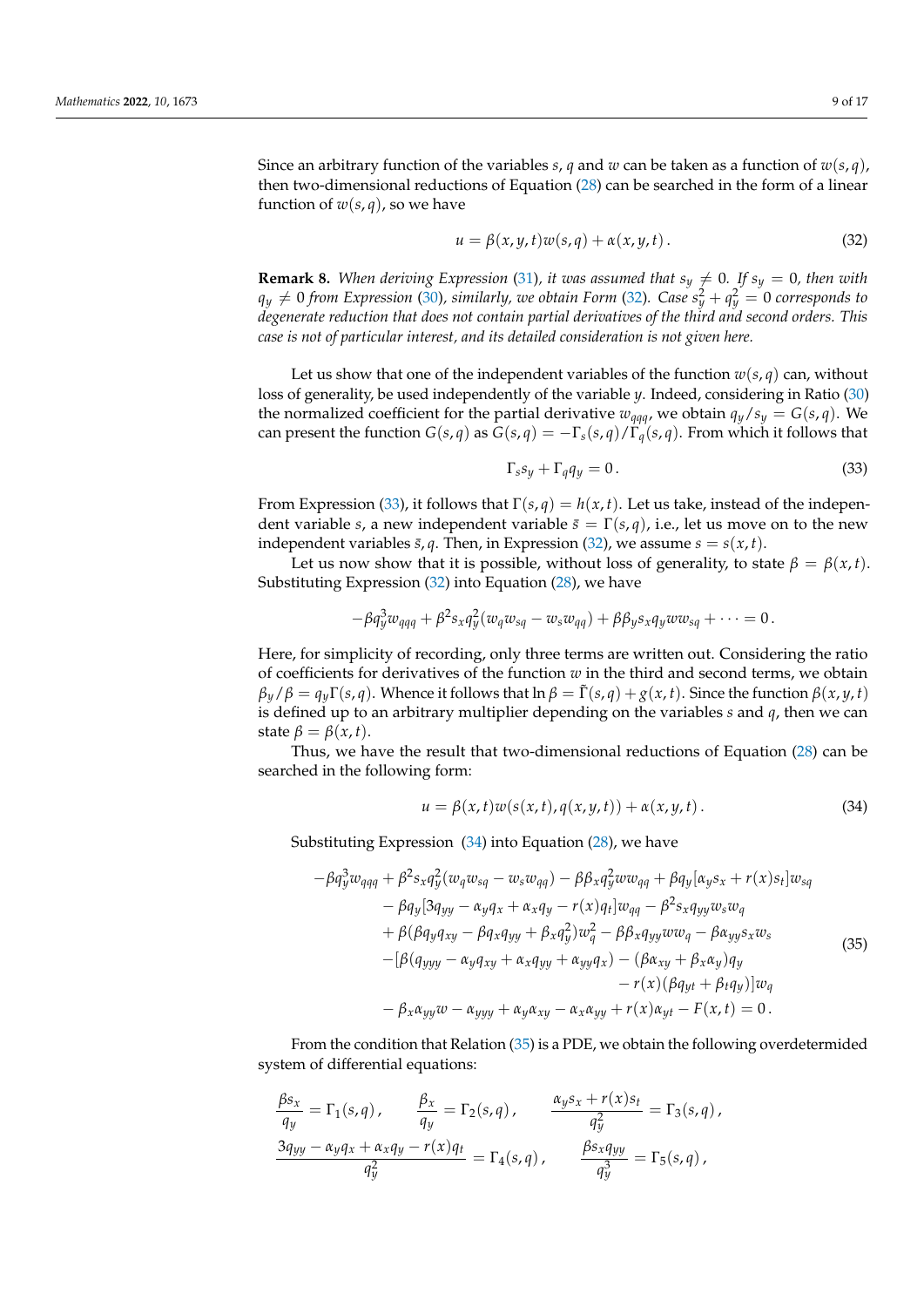$$
\frac{\beta q_y q_{xy} - \beta q_x q_{yy} + \beta_x q_y^2}{q_y^3} = \Gamma_6(s, q), \qquad \frac{\beta_x q_{yy}}{q_y^3} = \Gamma_7(s, q), \qquad \frac{\alpha_{yy} s_x}{q_y^3} = \Gamma_8(s, q), \qquad (36)
$$
  

$$
\frac{\beta (q_{yyy} - \alpha_y q_{xy} + \alpha_x q_{yy} + \alpha_{yy} q_x) - (\beta \alpha_{xy} + \beta_x \alpha_y) q_y - r(x) (\beta q_{yt} + \beta_t q_y)}{\beta q_y^3} = \Gamma_9(s, q),
$$
  

$$
\frac{\beta_x \alpha_{yy}}{\beta q_y^3} = \Gamma_{10}(s, q), \qquad \frac{\alpha_{yyy} - \alpha_y \alpha_{xy} + \alpha_x \alpha_{yy} - r(x) \alpha_{yt} + F(x, t)}{\beta q_y^3} = \Gamma_{11}(s, q).
$$

The system of Equation [\(36\)](#page-9-0) allows the following transformations:

<span id="page-9-1"></span><span id="page-9-0"></span>
$$
s \to G_1(s), \qquad q \to G_2(s,q), \n\beta \to G_3(s)\beta, \qquad \alpha \to \alpha + G_4(s,q)\beta,
$$
\n(37)

where  $G_1(s)$ ,  $G_2(s,q)$ ,  $G_3(s)$  and  $G_4(s,q)$  are arbitrary functions. These transformations are associated with arbitrariness in finding a reduction of Form [\(34\)](#page-8-2). Let us introduce the auxiliary functions  $\mu_1 = \mu_1(x, t)$ ,  $\mu_2 = \mu_2(x, y, t)$ ,  $\mu_3 = \mu_3(x, t)$  and  $\mu_4 = \mu_4(x, y, t)$ , determined from the following relations:

<span id="page-9-2"></span>
$$
s_x - \mu_1 s_t = 0, \qquad q_x - \mu_2 q_y - \mu_1 q_t = 0, \n\beta_x - \mu_1 \beta_t - \mu_3 \beta = 0, \qquad \alpha_x - \mu_2 \alpha_y - \mu_1 \alpha_t - \mu_3 \alpha - \mu_4 = 0.
$$
\n(38)

It can be shown that the introduced auxiliary functions are invariants of the transformations in [\(37\)](#page-9-1).

From the first two relations in [\(38\)](#page-9-2), it follows that  $X_s = 0$ ,  $X_q = 0$ , where the operator *X* has the form

<span id="page-9-3"></span>
$$
X=\frac{\partial}{\partial x}-\mu_2\frac{\partial}{\partial y}-\mu_1\frac{\partial}{\partial t}.
$$

By acting with the operator *X* on the left and right sides of Equation [\(36\)](#page-9-0), one can obtain a system of equations that does not contain unknown functions  $\Gamma_1(s,q), \ldots, \Gamma_{11}(s,q)$ . Further, in the resulting system of equations, the corresponding partial derivatives of the form *sx*,  $q_x$ ,  $\beta_x$ ,  $\alpha_x$ , ... can be excluded using the relations in [\(38\)](#page-9-2). So, it is possible to obtain a system of equations containing only auxiliary functions. This system of equations has the form

$$
\mu_{1x} - \mu_1 \mu_{2y} + \mu_1 \mu_3 = 0, \qquad \mu_1 \mu_{2yy} = 0, \qquad \mu_1 \mu_{4yy} = 0, \n\mu_{2xy} - \mu_2 \mu_{2yy} + \mu_{3x} - \mu_{2y}^2 + \mu_3^2 = 0, \qquad \mu_{3x} - \mu_3 \mu_{2y} + \mu_3^2 = 0, \n2r(x)\mu_{2y} - \mu_1 \mu_{4y} - r(x)\mu_{1t} - r'(x) = 0, \qquad \mu_3 \mu_{2yy} = 0, \qquad \mu_3 \mu_{4yy} = 0, \n3\mu_{2yy} + \mu_{4x} - \mu_4 \mu_{2y} - \mu_2 \mu_{4y} - r(x)\mu_{2t} + \mu_3 \mu_4 = 0, \n\mu_{2yyy} - \mu_{4xy} + \mu_4 \mu_{2yy} + \mu_2 \mu_{4yy} - r(x)\mu_{2yt} - 2\mu_3 \mu_{4y} - r(x)\mu_{3t} = 0, \n\mu_{4yyy} + \mu_4 \mu_{4yy} - r(x)\mu_{4yt} - \mu_{4y}^2 - 3F(x, t)\mu_{2y} + F_x(x, t) \n- \mu_1 F_t(x, t) - F(x, t)\mu_3 = 0.
$$
\n
$$
(39)
$$

The overdetermined system of Equation [\(39\)](#page-9-3) is solved explicitly. To solve it, it is enough to consider four cases: (1)  $\mu_1 = \mu_3 = 0$ ; (2)  $\mu_1 = 0$ ,  $\mu_3 \neq 0$ ; (3)  $\mu_1 \neq 0$ ,  $\mu_3 = 0$ ; (4)  $\mu_1 \mu_3 \neq 0$ . The system of Equation [\(39\)](#page-9-3) has a solution only for certain types of functions  $r(x)$  and  $F(x, t)$ . Let us write out these solutions.

1. 
$$
r(x) = \alpha_0(x + \beta_0)^{\gamma}, F(x, t) = (x + \beta_0)^{2(\gamma + \delta) + 1} G[(t + \varepsilon)(x + \beta_0)^{\delta}].
$$
  
In this case, we have

$$
\mu_1 = \frac{\delta(t + \varepsilon)}{x + \beta_0}, \qquad \mu_2 = \frac{y(\gamma + \delta)}{2(x + \beta_0)},
$$

$$
\mu_3 = \frac{\gamma + \delta + 2}{2(x + \beta_0)}, \qquad \mu_4 = 0.
$$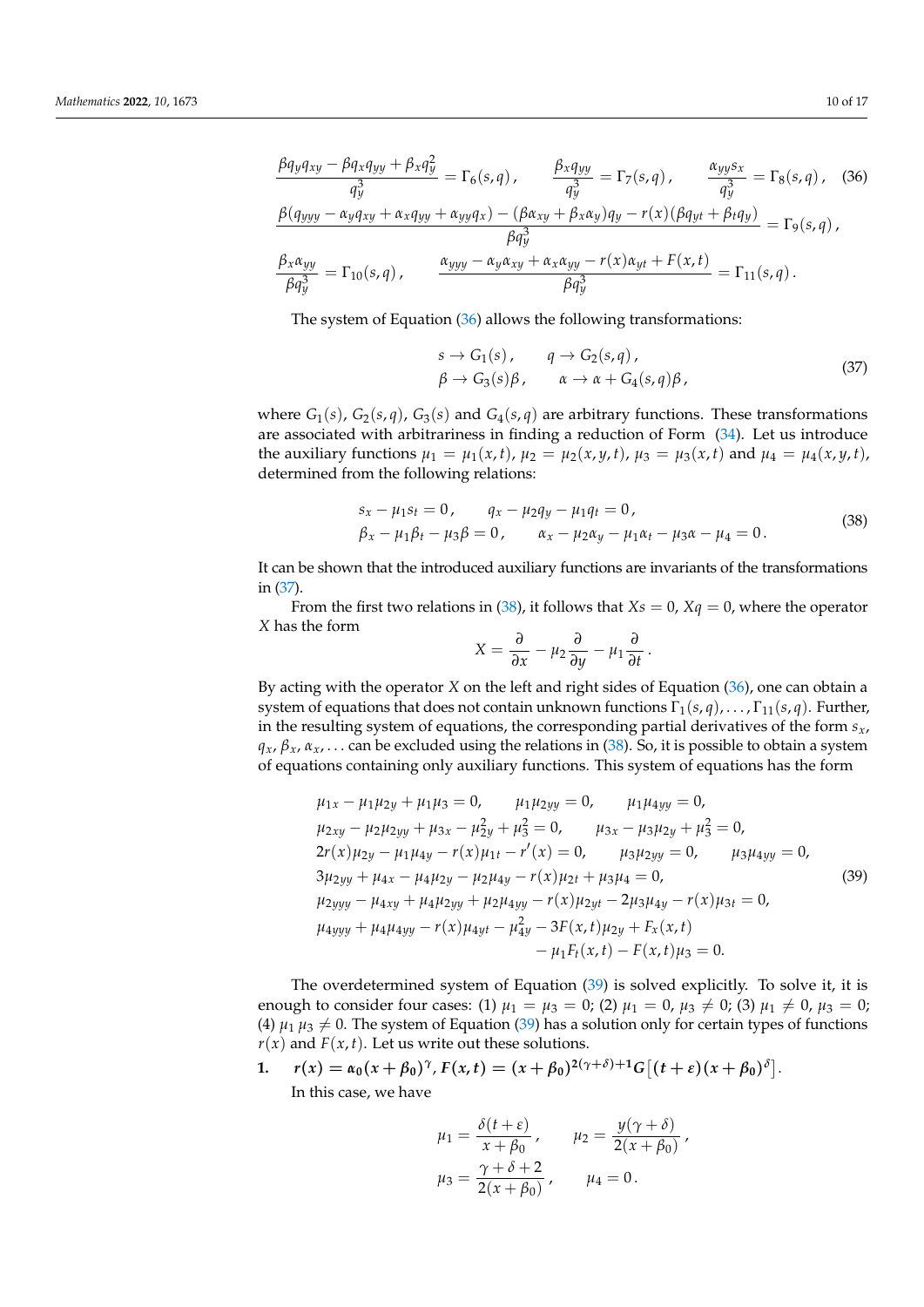Then, from the relations in [\(38\)](#page-9-2), we find

$$
s(x,t) = (x + \beta_0)^{\delta}(t + \varepsilon), \qquad q(x,y,t) = y(x + \beta_0)^{\frac{\gamma+\delta}{2}},
$$
  

$$
\beta(x,t) = (x + \beta_0)^{\frac{\gamma+\delta}{2}+1}, \qquad \alpha(x,y,t) = 0.
$$

The corresponding two-dimensional reduction has the form:

$$
w_{qqq} + \left(1 + \frac{\gamma + \delta}{2}\right)ww_{qq} - \delta s(w_qw_{sq} + w_sw_{qq}) - \alpha_0w_{sq}
$$

$$
-(\gamma + \delta + 1)w_q^2 + G(s) = 0.
$$

2.  $r(x) = \alpha_0 \exp(\beta_0 x)$ ,  $F(x, t) = \exp(2\gamma x) G[(t + \varepsilon) \exp(-x(\beta_0 - \gamma))]$ . In this case, we have

$$
\mu_1 = (\gamma - \beta_0)(t + \varepsilon),
$$
\n $\mu_2 = \frac{\gamma y}{2},$ \n $\mu_3 = \frac{\gamma}{2},$ \n $\mu_4 = 0.$ 

Then, from the relations in [\(38\)](#page-9-2), we find

$$
s(x,t) = (t + \varepsilon) \exp[(\gamma - \beta_0)x)], \qquad q(x,y,t) = y \exp\left(\frac{\gamma x}{2}\right),
$$
  

$$
\beta(x,t) = \exp\left(\frac{\gamma x}{2}\right), \qquad \alpha(x,y,t) = 0.
$$

The corresponding two-dimensional reduction has the form:

$$
w_{qqq} - (\gamma - \beta_0)sw_qw_{sq} - \alpha_0w_{sq} + (\gamma - \beta_0)sw_sw_{qq} + \frac{\gamma}{2}ww_{qq} - \gamma w_q^2 + G(s) = 0.
$$

3.  $r(x) = \alpha_0 \exp(\beta_0 x) + \gamma$ ,  $F(x,t) = -\frac{\gamma(\alpha_0 \exp(\beta_0 x) + \gamma)}{\beta_0 (t+s)^2}$  $\frac{\exp(\beta_0 x) + \gamma}{\beta_0 (t+\varepsilon)^2} + G[(t+\varepsilon) \exp(-\beta_0 x)].$ In this case, we have

$$
\mu_1 = -\beta_0(t + \varepsilon),
$$
\n $\mu_2 = 0,$ \n $\mu_3 = 0,$ \n $\mu_4 = -\frac{\gamma y}{t + \varepsilon}.$ 

Then, from the relations in [\(38\)](#page-9-2), we find

$$
s(x,t) = (t + \varepsilon) \exp(-\beta_0 x), \qquad q(x,y,t) = y,
$$
  

$$
\beta(x,t) = 1, \qquad \alpha(x,y,t) = \frac{\gamma y}{\beta_0(t+\varepsilon)}.
$$

The corresponding two-dimensional reduction has the form:

$$
w_{qqq} - \alpha_0 w_{sq} + \beta_0 s(w_q w_{sq} - w_s w_{qq}) + G(s) = 0.
$$

**4.**  $r(x) = \alpha_0(x + \beta_0)^{-4/3} + \gamma(x + \beta_0)^{-2/3}$  $F(x,t) = \frac{-3\alpha_0\gamma(x+\beta_0)^{\delta-1/3}}{(3\delta+2)(t+\beta)^2}$  $\frac{9a_0\gamma(x+\beta_0)^{\delta-1/3}}{(3\delta+2)(t+\varepsilon)^2} - \frac{9a_0^2(\delta+1)}{(3\delta+2)^2(x+\beta_0)^{5/3}}$  $\frac{9\alpha_0^2(\delta+1)}{(3\delta+2)^2(x+\beta_0)^{5/3}(t+\epsilon)^2} + \frac{G[(x+\beta_0)^{-\delta-2/3}]}{(x+\beta_0)^{1/3}}$  $\frac{x+p_0}{(x+\beta_0)^{1/3}}$ . In this case, we have

$$
\mu_1 = -\frac{(t+\varepsilon)(3\delta+2)}{3(x+\beta_0)}, \qquad \mu_2 = -\frac{y}{3(x+\beta_0)},
$$

$$
\mu_3 = \frac{2}{3(x+\beta_0)}, \qquad \mu_4 = -\frac{\alpha y(3\delta+4)}{(3\delta+2)(t+\varepsilon)(x+\beta_0)^{4/3}}.
$$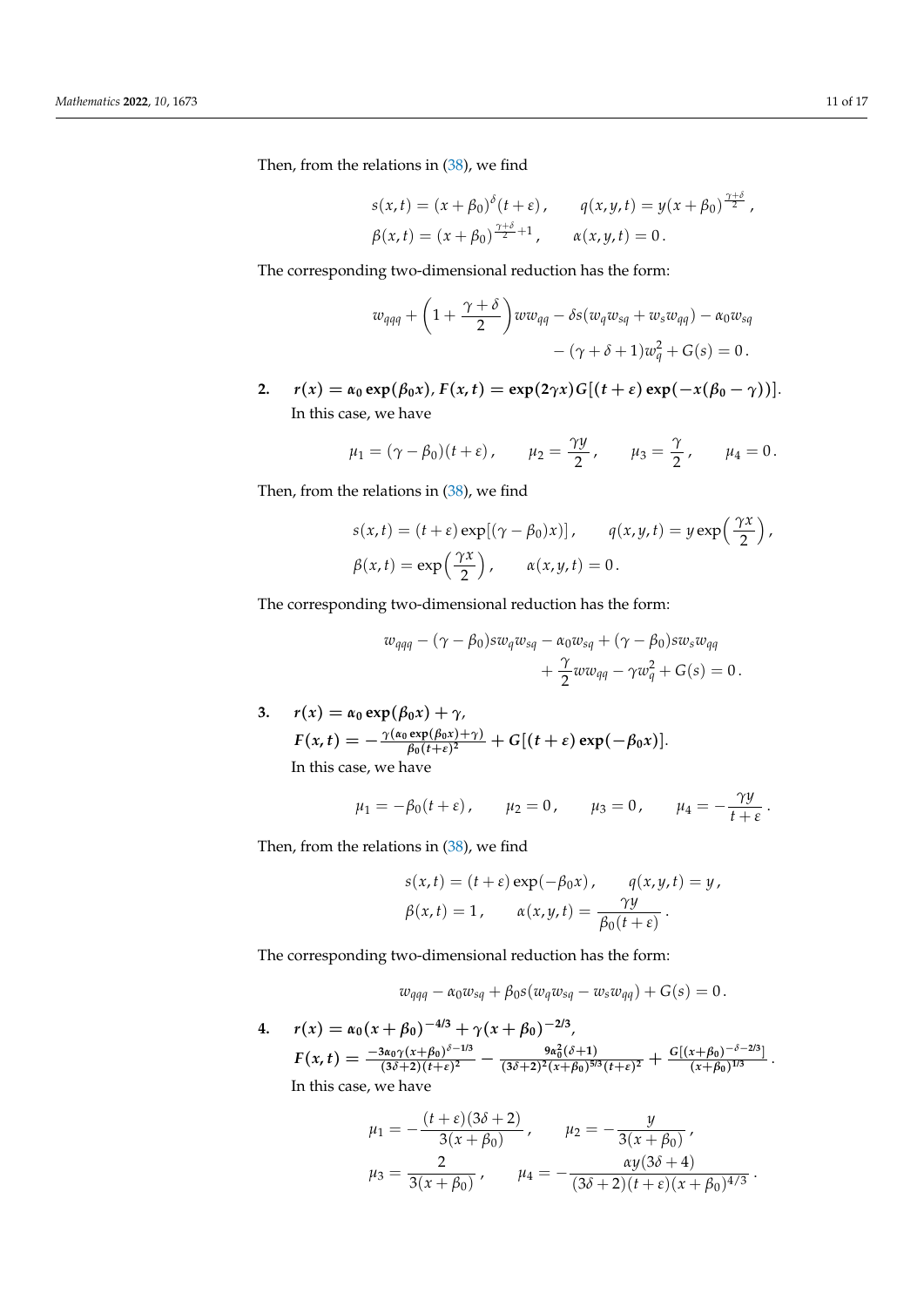Then, from the relations in [\(38\)](#page-9-2), we find

$$
s(x,t) = (t+\varepsilon)(x+\beta_0)^{-\delta-2/3}, \qquad q(x,y,t) = \frac{y}{(x+\beta_0)^{1/3}},
$$

$$
\beta(x,t) = (x+\beta_0)^{2/3}, \qquad \alpha(x,y,t) = \frac{3\alpha y}{(3\delta+2)(t+\varepsilon)(x+\beta_0)^{1/3}}.
$$

The corresponding two-dimensional reduction has the form:

$$
3w_{qqq} - 3\gamma(3\delta + 2)w_{sq} + (3\delta + 2)s(w_q w_{sq} - w_s w_{qq})
$$
  
+ 2ww\_{qq} - w\_q^2 + 3G(s) = 0.

5.  $r(x) = \alpha_0(x + \beta_0)^{-4/3}$  $F(x,t) = G[(x+\beta_0)^{1/3} \exp(\int dt/a(t))] \exp[\int dt/a(t)] + \frac{3\alpha_0^2(a'(t)-1)}{(x+\beta_0)^{5/3}a(t)}$  $\frac{(x+\beta_0)^{5/3}a(t)^2}{(x+\beta_0)^{5/3}a(t)^2}$ In this case, we have

$$
\mu_1 = \frac{a(t)}{3(x + \beta_0)}, \qquad \mu_2 = -\frac{y}{3(x + \beta_0)},
$$

$$
\mu_3 = \frac{2}{3(x + \beta_0)}, \qquad \mu_4 = \frac{\alpha_0 y (2 - a'(t))}{a(t)(x + \beta_0)^{4/3}}.
$$

Then, from the relations in [\(38\)](#page-9-2), we find

$$
s(x,t) = (x+\beta_0)^{1/3} \exp\left(\int \frac{dt}{a(t)}\right), \qquad q(x,y,t) = \frac{y}{(x+\beta_0)^{1/3}},
$$

$$
\beta(x,t) = (x+\beta_0)^{2/3}, \qquad \alpha(x,y,t) = -\frac{3\alpha_0 y}{a(t)(x+\beta_0)^{1/3}}.
$$

The corresponding two-dimensional reduction has the form:

$$
3w_{qqq} + s(w_{qq}w_s - w_qw_{sq}) + 2ww_{qq} - w_q^2 + 3G(s) = 0.
$$

<span id="page-11-0"></span>*4.3. Reductions to ODEs (One-Dimensional Reductions)*

Let us find all one-dimensional reductions of Equation [\(28\)](#page-7-2), i.e., its reduction to an ODE. We are looking for such one-dimensional reductions in the following form:

<span id="page-11-1"></span>
$$
u = U(x, y, t, w(z(x, y, t))).
$$
\n(40)

Substituting Expression [\(40\)](#page-11-1) into Equation [\(28\)](#page-7-2), we obtain the following:

<span id="page-11-2"></span>
$$
-U_w z_y^3 w''' - 3U_{ww} z_y^3 w' w'' + \cdots = 0.
$$
\n(41)

Here, for simplicity, only two terms are written out. Similarly to the above, using the condition that the normalized Ratio [\(41\)](#page-11-2) is an ODE, we obtain a linear form of one-dimensional reduction

<span id="page-11-3"></span>
$$
u = \beta(x, y, t)w(z(x, y, t)) + \alpha(x, y, t).
$$
 (42)

**Remark 9.** When deriving Expression [\(42\)](#page-11-3), it was assumed that  $z_y \neq 0$ . The case  $z_y = 0$ *corresponds to a degenerate reduction. This case is not of particular interest, and its detailed consideration is not given here.*

Substituting Expression [\(42\)](#page-11-3) into Equation [\(28\)](#page-7-2), we obtain the following equation:

$$
-\beta z_y^3 w''' + \beta z_y (\beta_y z_x - \beta_x z_y) w w'' + w'^2(z)\beta(-z_x\beta z_y)
$$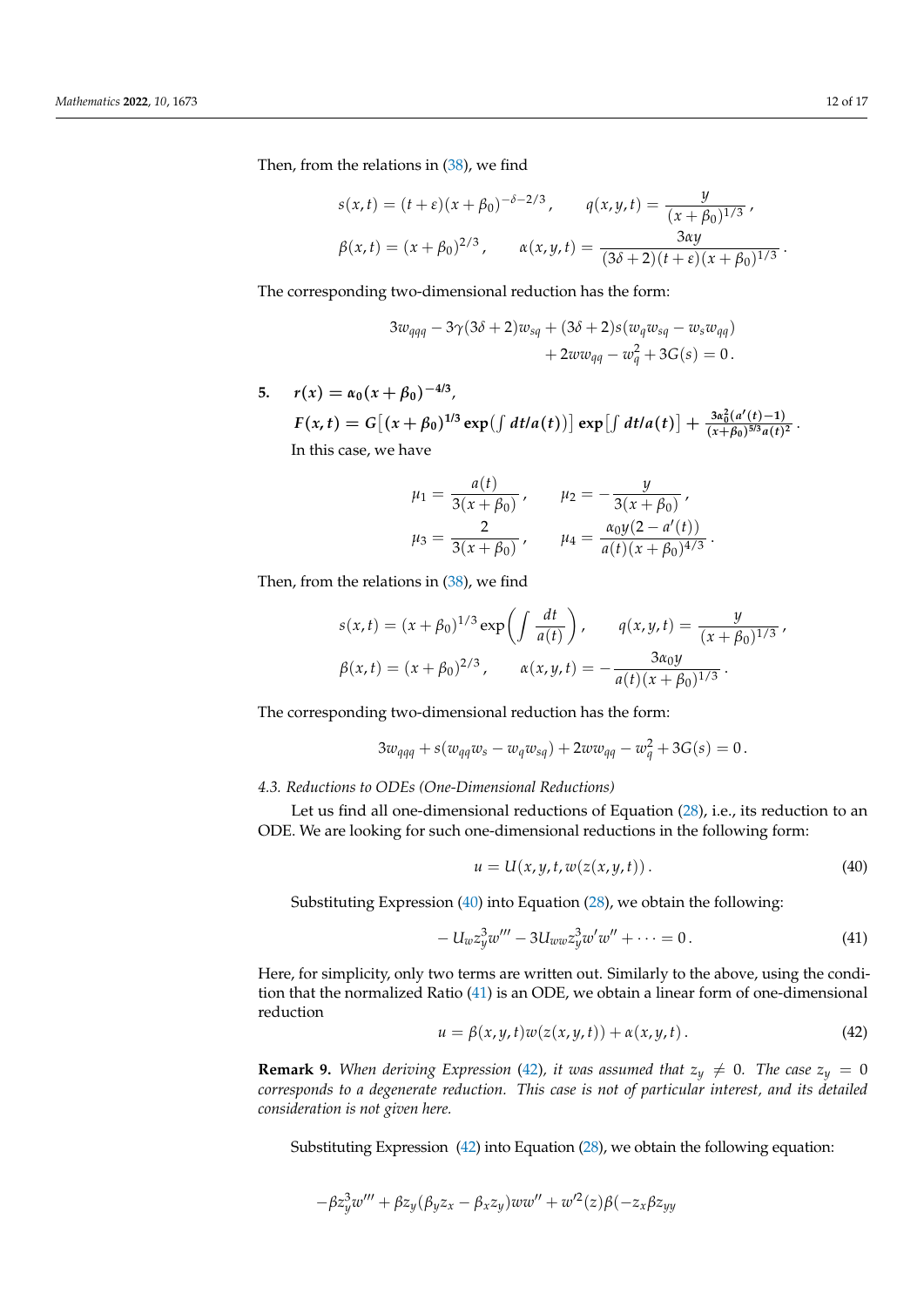<span id="page-12-0"></span>+ 
$$
z_y(\beta_x z_y - \beta_y z_x + \beta z_{xy})
$$
) +  $ww'(-\beta_x(2\beta_y z_y + \beta z_{yy}) - \beta z_x \beta_{yy}$   
+  $\beta_y(\beta_x z_y + \beta_y z_x + \beta z_{xy}) + \beta z_y \beta_{xy}) + w^2(\beta_y \beta_{xy} - \beta_x \beta_{yy})$   
+  $w''(-3\beta z_y z_{yy} + r(x)\beta z_y z_t - \alpha_x \beta z_y^2 + \alpha_y \beta z_y z_x - 3\beta_y z_y^2)$   
+  $w'(-\alpha_x(2\beta_y z_y + \beta z_{yy}) - \beta z_x \alpha_{yy} + \alpha_y(\beta_x z_y + \beta_y z_x + \beta z_{xy})$   
-  $3\beta_y z_{yy} + r(x)(\beta_t z_y + \beta_y z_t + \beta z_{ty}) - 3\beta_{yy} z_y + \beta z_y \alpha_{xy} - \beta z_{yyy})$   
+  $w(-\alpha_x \beta_{yy} + r(x)\beta_{ty} - \beta_x \alpha_{yy} - \beta_{yyy} + \alpha_y \beta_{xy} + \beta_y \alpha_{xy})$   
+  $r(x)\alpha_{ty} - \alpha_{yyy} + \alpha_y \alpha_{xy} - \alpha_x \alpha_{yy} - F(x, t) = 0$ .

From the condition that Equation [\(43\)](#page-12-0) is an ODE, we obtain the following overdetermined system of differential equations:

$$
\frac{\beta_{y}z_{x}-\beta_{x}z_{y}}{z_{y}^{2}} = \Gamma_{1}(z),
$$
\n
$$
\frac{-\beta_{x}z_{y}^{2}+z_{y}\beta_{y}z_{x}-z_{y}\beta z_{xy}+z_{x}\beta z_{yy}}{z_{y}^{3}} = \Gamma_{2}(z),
$$
\n
$$
\frac{-\beta_{y}\beta_{x}z_{y}+\beta_{y}^{2}z_{x}+\beta_{y}\beta z_{xy}+\beta z_{y}\beta_{xy}-\beta_{x}\beta z_{yy}-\beta z_{x}\beta_{yy}}{\beta z_{y}^{3}} = \Gamma_{3}(z),
$$
\n
$$
\frac{\beta_{y}\beta_{xy}-\beta_{x}\beta_{yy}}{\beta z_{y}^{3}} = \Gamma_{4}(z),
$$
\n
$$
\frac{r(x)\beta_{z}z_{y}+\alpha_{y}\beta z_{y}z_{x}-\alpha_{x}\beta z_{y}^{2}-3\beta_{y}z_{y}^{2}-3\beta z_{y}z_{yy}}{\beta z_{y}^{3}} = \Gamma_{5}(z),
$$
\n
$$
\frac{r(x)(\beta_{y}z_{t}+\beta_{t}z_{y}+\beta z_{ty})+\alpha_{y}(\beta_{x}z_{y}+\beta_{y}z_{x}+\beta z_{xy})+\beta z_{y}\alpha_{xy}}{\beta z_{y}^{3}} + \frac{-\alpha_{x}(2\beta_{y}z_{y}+\beta z_{yy})-\beta z_{x}\alpha_{yy}-3\beta_{yy}z_{y}-3\beta_{y}z_{yy}-\beta z_{yyy}}{\beta z_{y}^{3}} = \Gamma_{6}(z),
$$
\n
$$
\frac{r(x)\beta_{ty}+\alpha_{y}\beta_{xy}+\beta_{y}\alpha_{xy}-\alpha_{x}\beta_{yy}-\beta_{x}\alpha_{yy}-\beta_{yyy}}{\beta z_{y}^{3}} = \Gamma_{7}(z),
$$
\n
$$
\frac{r(x)\alpha_{ty}+\alpha_{y}\alpha_{xy}-\alpha_{x}\alpha_{yy}-r(x,t)}{\beta z_{y}^{3}} = \Gamma_{8}(z).
$$

Similarly to the case of two-dimensional reduction, the system of Equation [\(44\)](#page-12-1) admits the following transformations:

<span id="page-12-3"></span><span id="page-12-2"></span><span id="page-12-1"></span>
$$
z \to G_1(z), \qquad \beta \to \beta G_2(z), \qquad \alpha \to \alpha + \beta G_3(z), \tag{45}
$$

where  $G_1(z)$ ,  $G_2(z)$  and  $G_3(z)$  are arbitrary functions. These transformations are associated with arbitrariness in finding a reduction of Form [\(42\)](#page-11-3). Consider auxiliary functions  $\mu_1 = \mu_1(x, y, t)$ ,  $\mu_2 = \mu_2(x, y, t)$ ,  $\mu_3 = \mu_3(x, y, t)$ ,  $\mu_4 = \mu_4(x, y, t)$ ,  $\mu_5 = \mu_5(x, y, t)$  and  $\mu_6 = \mu_6(x, y, t)$ , determined from the following relations:

$$
z_x - z_y \mu_1 = 0, \t z_t - z_y \mu_2 = 0, \n\beta_x - \beta \mu_3 - \beta_y \mu_1 = 0, \t \beta_t - \beta \mu_4 - \beta_y \mu_2 = 0, \n\alpha_x - \mu_5 - \alpha_y \mu_1 - \alpha \mu_3 = 0, \t \alpha_t - \mu_6 - \alpha_y \mu_2 - \alpha \mu_4 = 0.
$$
\n(46)

It can be shown that the introduced auxiliary functions are invariants of the transformations in [\(45\)](#page-12-2).

Each of the equations of the system of Equation [\(44\)](#page-12-1) can be rewritten as two equations  $\phi_x z_y - \phi_y z_x = 0$ ,  $\phi_t z_y - \phi_y z_t = 0$ , where  $\phi(x, y, t)$  is the left-hand side of the corresponding equation. From here, we can obtain a system of sixteen equations, which is not given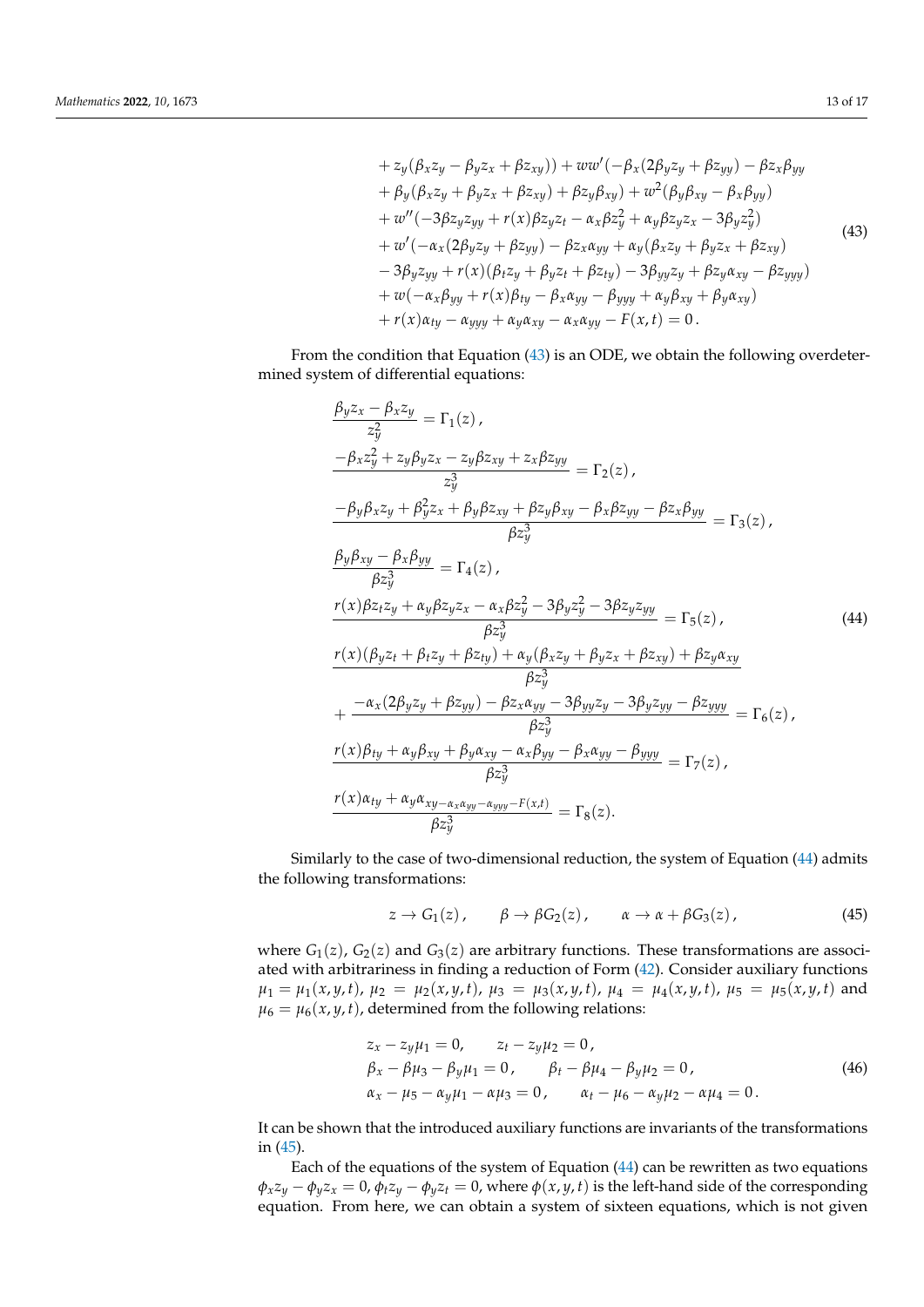here due to its bulkiness. Expressing the derivatives of *zx*, *αx*, *βx*, *z<sup>t</sup>* , *β<sup>t</sup>* , *α<sup>t</sup>* . . . via the derivatives  $z_y$ ,  $\beta_y$ ,  $\alpha_y$ ... using the relations in [\(46\)](#page-12-3), it is possible to rewrite the resulting system only in terms of the invariants  $\mu_1 \ldots \mu_6$ . To the resulting sixteen equations for  $\mu_1 \ldots \mu_6$ , three more compatibility conditions should be added, obtained from the relations  $z_{xt} = z_{tx}$ ,  $\beta_{xt} = \beta_{tx}$  and  $\alpha_{xt} = \alpha_{tx}$ . Thus, the following overdetermined system of equations consisting of nineteen equations for six unknown functions is subject to solution:

<span id="page-13-0"></span>
$$
\mu_{1y}\mu_{3} + \mu_{1}\mu_{3y} - \mu_{3x} - \mu_{3}^{2} = 0, \quad \mu_{3}\mu_{2y} - \mu_{3t} - \mu_{3}\mu_{4} + \mu_{2}\mu_{3y} = 0, \n\mu_{1y}^{2} - \mu_{1xy} + \mu_{1}\mu_{1yy} - \mu_{1y}\mu_{3} = 0, \quad \mu_{1y}\mu_{4} - \mu_{1y}\mu_{2y} + \mu_{1ty} - \mu_{2}\mu_{1yy} = 0, \n\mu_{3y}(2\mu_{1y} - \mu_{3}) = 0, \quad \mu_{4y}(2\mu_{1y} - \mu_{3}) = 0, \n\mu_{3y}^{2} - \mu_{3}\mu_{3yy} = 0, \quad \mu_{3y}\mu_{4y} - \mu_{3}\mu_{4yy} = 0, \n2r(x)\mu_{2}\mu_{1y} - r'(x)\mu_{2} - r(x)\mu_{1t} + \mu_{3}\mu_{5} - \mu_{5}\mu_{1y} - \mu_{1}\mu_{5y} + 3\mu_{3y} + \mu_{5x} + 3\mu_{1yy} = 0, \n2r(x)\mu_{2}\mu_{2y} - r(x)\mu_{2t} - \mu_{2y}\mu_{5} - \mu_{2}\mu_{5y} + 3\mu_{4} + 3\mu_{2yy} + \mu_{5t} + \mu_{3}\mu_{6} = 0, \n2r(x)\mu_{1y}\mu_{4} - r(x)\mu_{2}\mu_{3y} + 2r(x)\mu_{1y}\mu_{2y} - r'(x)\mu_{2y} - r(x)\mu_{1ty} - 2\mu_{3y}\mu_{5y} + \mu_{1yy}\mu_{5} \n+ \mu_{1}\mu_{5yy} + \mu_{3y}\mu_{5} - r(x)\mu_{3t} - r'(x)\mu_{4} + \mu_{1yyy} - \mu_{5xy} + 3\mu_{3yy} = 0, \nr(x)\mu_{2}\mu_{4y} - 2r(x)\mu_{2y}\mu_{4} - 2\mu_{2y}\mu_{5y} - \mu_{2}\mu_{5yy} - \mu_{2yy}\mu_{5} + 2\mu_{1y}\mu_{6y} + 2\mu_{3}\mu_{6y} + \mu_{3y}\mu_{6} \n- 2\mu_{4y}\mu_{5} - \mu_{2yyy} -
$$

The overdetermined system of Equation [\(47\)](#page-13-0) is solved explicitly. To solve it, it is enough to consider two cases: (1)  $\mu_3 = \mu_3(x, t)$ ,  $\mu_3 \neq 0$ ; (2)  $\mu_3 = 0$  (it can be shown that  $\mu_3 = \mu_3(x, t)$  and  $\mu_4 = \mu_4(x, t)$ ). The system of Equation [\(47\)](#page-13-0) has a solution only for certain types of functions  $r(x)$  and  $F(x, t)$ . Let us write out these solutions.

**1.**  $r(x) = \alpha_0(x + \beta_0)$ ,  $F(x,t) = \gamma(x + at + b) + \alpha(\alpha x + \beta)$ .

In this case, we have

$$
\mu_1 = 0, \quad \mu_2 = 0,
$$
  
\n
$$
\mu_3 = \frac{1}{x + at + b}, \quad \mu_4 = \frac{a}{x + at + b},
$$
  
\n
$$
\mu_5 = -\frac{ay(\alpha(at + b) - \beta}{x + at + b}, \quad \mu_6 = \frac{a^2y(\alpha * x + \beta)}{x + at + b}.
$$

Then, from the relations in [\(46\)](#page-12-3), we find

$$
z(x, y, t) = y, \qquad \beta(x, t) = (x + at + b),
$$
  
 
$$
\alpha(x, y, t) = -ay(\alpha x + \beta).
$$

The corresponding one-dimensional reduction has the form:

$$
a\alpha(w' - zw'') - w'^2 + w''' + ww'' + \gamma = 0.
$$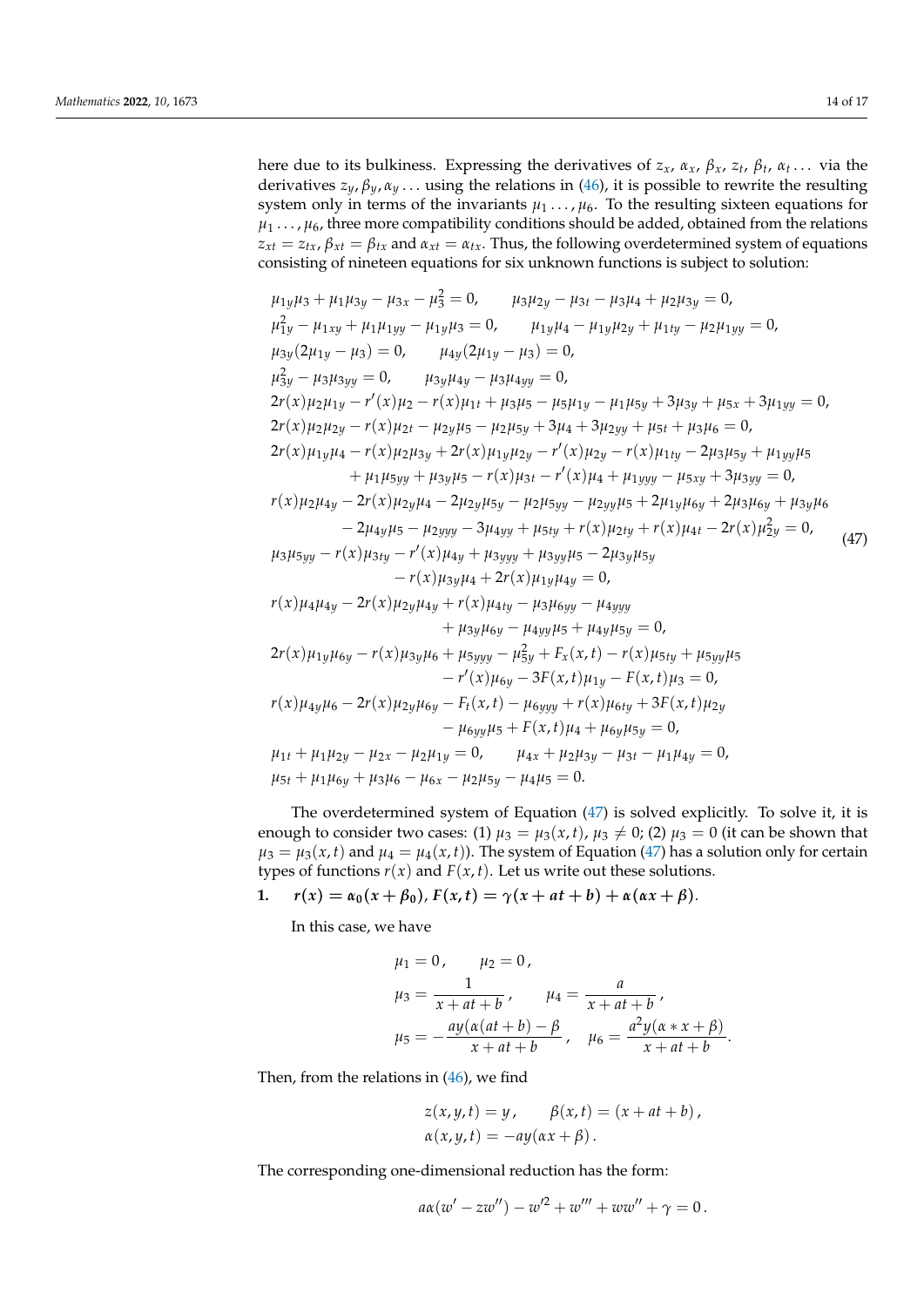**2.**  $r(x)$  is an arbitrary function,  $F(x,t) = \alpha(x+\beta)^{\gamma-3}, \gamma \neq 0$ . In this case, we have  $y(x-4)$ 

$$
\mu_1 = \frac{y(\gamma - 4)}{4(x + \beta)}, \quad \mu_2 = 0,
$$
  

$$
\mu_3 = \frac{\gamma}{4(x + \beta)}, \quad \mu_4 = 0,
$$
  

$$
\mu_5 = 0, \quad \mu_6 = 0.
$$

Then, from the relations in [\(46\)](#page-12-3), we find

$$
z(x,y,t) = y(x+\beta)^{\gamma/4-1}, \qquad \beta(x,t) = (x+\beta)^{\gamma/4},
$$
  

$$
\alpha(x,y,t) = 0.
$$

The corresponding one-dimensional reduction has the form:

$$
4w^2 + 4w''' + 4\alpha + \gamma w w'' - 2\gamma w'^2 = 0.
$$

**3.**  $r(x) = \alpha_0(x + \beta_0)^{\gamma}, F(x, t) = \delta(x + \beta)^{2\gamma + 1}/t^2.$ In this case, we have

$$
\mu_1 = \frac{\gamma y}{2(x + \beta_0)}, \qquad \mu_2 = -\frac{y}{2t},
$$
  

$$
\mu_3 = \frac{\gamma + 2}{2(x + \beta_0)}, \qquad \mu_4 = -\frac{1}{2t},
$$
  

$$
\mu_5 = 0, \quad \mu_6 = 0.
$$

Then, from the relations in [\(46\)](#page-12-3), we find

$$
z(x, y, t) = y^2(x + \beta_0)^{\gamma}/t
$$
,  $\beta(x, y, t) = (x + \beta_0)/y$ ,  
 $\alpha(x, y, t) = 0$ .

The corresponding one-dimensional reduction has the form:

$$
z(2+3\gamma)ww' + 2z^{2}(2+\gamma)ww'' - 4z^{2}(\gamma+1)w^{2} + zw'(\alpha_{0}z + 6)
$$
  
+ 2\alpha\_{0}z^{3}w'' - 6w + w^{2} + 8w'''z^{3} = 0.

**4.**  $r(x) = \alpha_0 \exp(\beta_0 x)$ ,  $F(x, t) = \gamma(x + \delta)^{-3 + \varepsilon}$ . In this case, we obtain

$$
\mu_1 = \frac{(\varepsilon - 4)y}{4(x + \delta)}, \quad \mu_2 = 0, \n\mu_3 = \frac{\varepsilon}{4(x + \delta)}, \quad \mu_4 = 0, \n\mu_5 = 0, \quad \mu_6 = 0.
$$

Then, from the relations in [\(46\)](#page-12-3), we find

$$
z(x, y, t) = y(x + \delta)^{\gamma/4 - 1}, \qquad \beta(x, y, t) = (x + \delta)^{\varepsilon/4},
$$
  
 
$$
\alpha(x, y, t) = 0.
$$

The corresponding one-dimensional reduction has the form:

$$
2(2-\varepsilon)w^2 + \varepsilon ww'' + 4w''' + 4\gamma = 0.
$$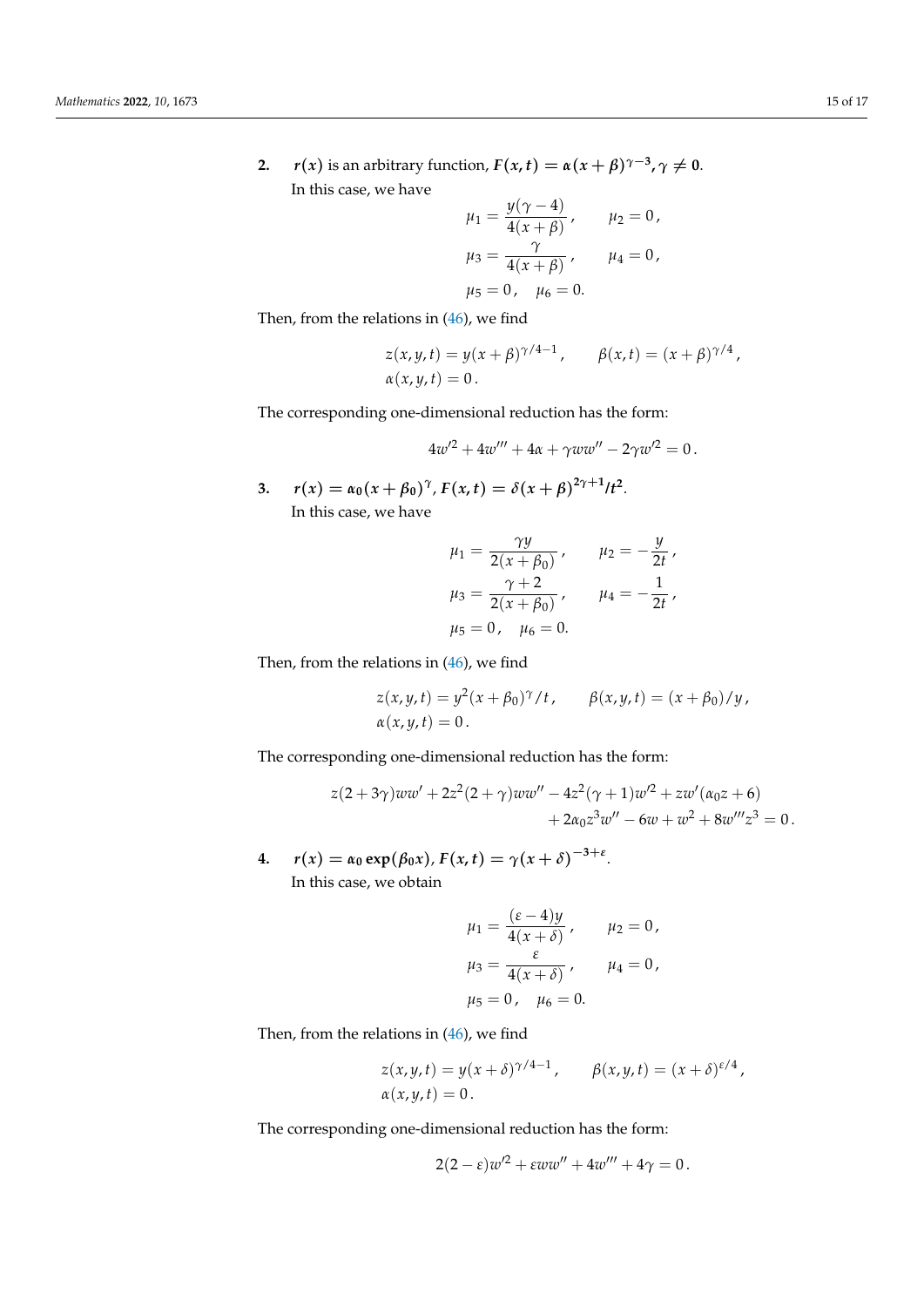5.  $r(x) = \alpha_0(x + \beta_0)^{-4/3} + \gamma(x + \beta_0)^{\delta}$  $F(x,t) = t^{-2}(x+\beta_0)^{2\delta+1}[\varepsilon-3\alpha_0(2+3\delta)^{-2}(3\alpha_0(\delta+1)(x+\beta_0)^{-8/3-2\delta}$  $+\gamma(2+3\delta)(x+\beta_0)^{-4/3-\delta})$ ].

In this case, we obtain

$$
\mu_1 = -\frac{\delta y}{2(x + \beta_0)}, \qquad \mu_2 = -\frac{y}{2t},
$$

$$
\mu_3 = \frac{\delta + 2}{2(x + \beta_0)}, \qquad \mu_4 = -\frac{1}{2t},
$$

$$
\mu_5 = -\frac{\alpha(4 + 3\delta)y}{(2 + 3\delta)t(x + \beta_0)^{4/3}}, \quad \mu_6 = 0.
$$

Then, from the relations in [\(46\)](#page-12-3), we find

$$
z(x, y, t) = \frac{t(x + \beta_0)^{-\delta}}{y^2}, \qquad \beta(x, y, t) = \frac{(x + \beta_0)}{y},
$$

$$
\alpha(x, y, t) = \frac{3\alpha_0 y}{(x + \beta_0)^{1/3}t(2 + 3\delta)}.
$$

The corresponding one-dimensional reduction has the form:

$$
2z4(\delta+2)ww'' + z3(\delta+6)ww' - 4z4(\delta+1)w'2 + 3z2(\gamma - 18z)w'+ 2z3(\gamma - 24z)w'' + z2w2 - 8z5w''' - 6wz2 + \varepsilon = 0.
$$

### <span id="page-15-0"></span>**5. Conclusions**

In this work, a method for constructing reductions of PDEs with two independent variables was considered. The method is based on the idea of invariance. An equation describing a steady-state laminar flat boundary layer with a pressure gradient was considered, and all reductions of this equation were obtained.

Further development of this method for finding reductions, based on the idea of invariance, was proposed for a PDE with three independent variables. The proposed method is a modification of the Clarkson–Kruskal direct method and expands the possibilities for its application. An equation describing a laminar unsteady axisymmetric boundary layer with a pressure gradient was analyzed. All reductions of this equation to ODEs (one-dimensional reductions) and simpler PDEs (two-dimensional reductions) were obtained.

**Author Contributions:** Conceptualization and methodology, A.V.A.; formal analysis and investigation, A.V.A. and A.A.K.; construction of symmetries and reductions, A.V.A. and A.A.K.; writing original draft preparation, A.V.A. and A.A.K.; writing—review and editing, A.V.A.; supervision, A.V.A. All authors have read and agreed to the published version of the manuscript.

**Funding:** This research received no external funding.

**Institutional Review Board Statement:** Not applicable.

**Informed Consent Statement:** Not applicable.

**Data Availability Statement:** Not applicable.

<span id="page-15-1"></span>**Conflicts of Interest:** The authors declare no conflict of interest.

# **References**

- <span id="page-15-2"></span>1. Sedov, L.I. *Similarity and Dimensional Methods in Mechanics*, 10th ed.; CRC Press: Boca Raton, FL, USA, 1993.
- <span id="page-15-3"></span>2. Ovsiannikov, L.V. *Group Analysis of Differential Equations*; Academic Press: Boston, MA, USA, 1982.
- <span id="page-15-4"></span>3. Barenblatt, G.I. *Similarity, Self-Similarity, and Intermediate Asymptotics*; Consultants Bureau: New York, NY, USA, 1979.
- <span id="page-15-5"></span>4. Burde, G.I. A class of solutions of the boundary layer equations. *Fluid Dyn.* **1990**, *25*, 201–207.
- <span id="page-15-6"></span>5. Clarkson, P.A.; Kruskal, M.D. New similarity reductions of the Boussinesq equation. *J. Math. Phys.* **1989**, *30*, 2201–2213.
- <span id="page-15-7"></span>6. Aksenov, A.V.; Kozyrev, A.A. Reductions of Stationary Boundary Layer Equation. *Ufa Math. J.* **2012**, *4*, 3–12.